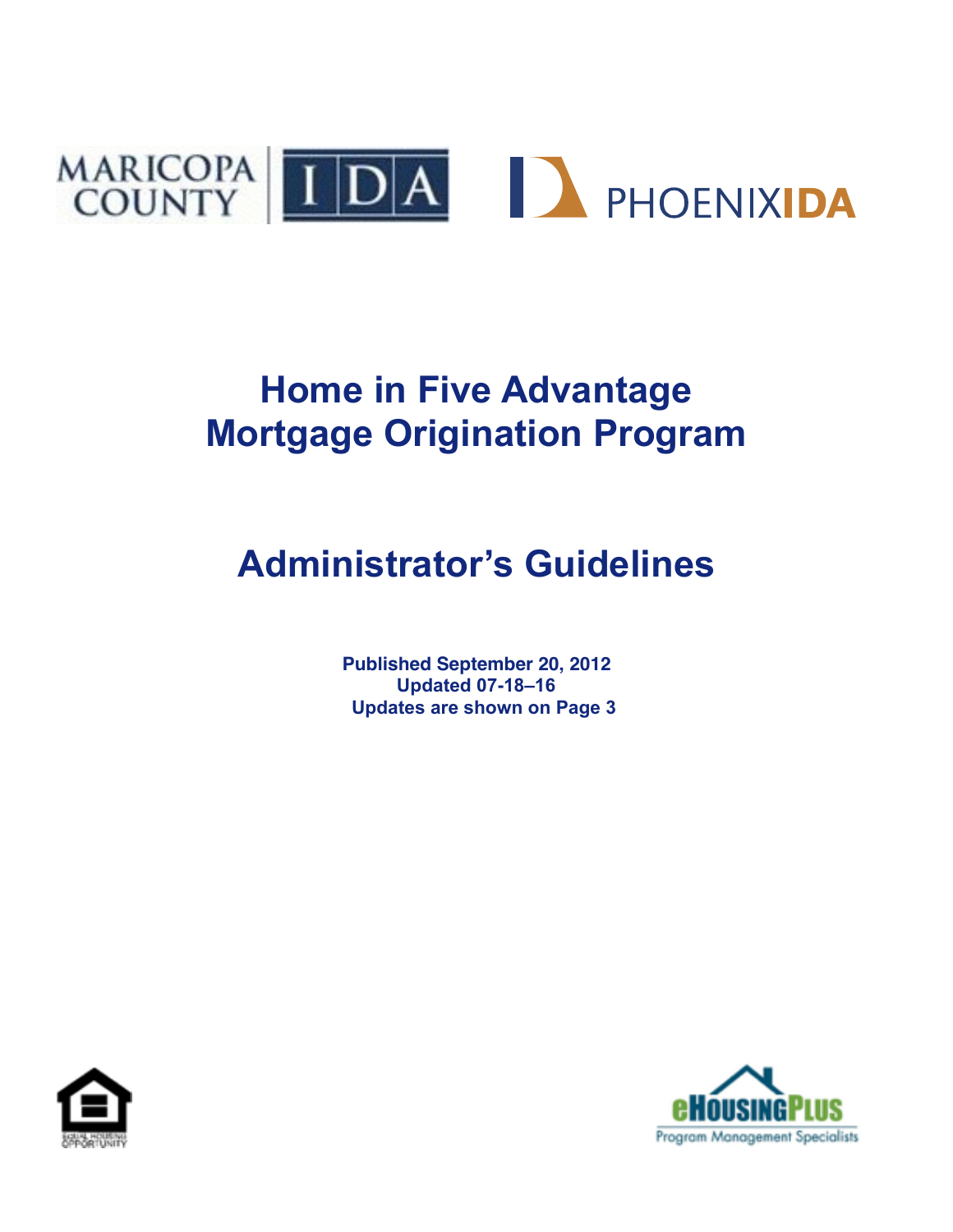# **TABLE OF CONTENTS**

| <b>UPDATES</b>                                                           | 3  |
|--------------------------------------------------------------------------|----|
| THE IDA's OF THE CITY OF PHOENIX, AZ AND MARICOPA COUNTY TEAM            | 4  |
| <b>Time Zones</b>                                                        | 5  |
| <b>WHO TO CONTACT</b>                                                    | 6  |
| <b>PROGRAM PRODUCTS</b>                                                  | 8  |
| Daily Rate Lock Reservation Availability                                 | 8  |
| ASSISTED RATE LOAN WITH ASSISTANCE GRANT                                 | 8  |
| <b>QUALIFIED MILITARY, FIRST RESPONDERS, TEACHERS ASSISTED RATE LOAN</b> | 8  |
| <b>THE REQUIREMENTS</b>                                                  | 11 |
| Eligible Borrowers (Rev 6-11-15)                                         | 11 |
| Minimum FICO Score (REV 12-1-15)                                         | 11 |
| Homebuyer Education (Rev 9-8-15)                                         | 11 |
| <b>Home Inspection</b>                                                   | 11 |
| <b>INCOME LIMITS</b>                                                     | 12 |
| <b>ELIGIBLE AREA</b>                                                     | 12 |
| <b>PURCHASE PRICE LIMITS</b>                                             | 12 |
| <b>PROPERTY REQUIREMENTS</b>                                             | 12 |
| <b>FINANCING FACTS</b>                                                   | 13 |
| SUMMARY OF THE COMPLIANCE ORIGINATION PROCESS                            | 14 |
| <b>PROGRAM TIMETABLE</b>                                                 | 16 |
| Loan Processing, Delivery and Purchase Timetable                         | 16 |
| <b>Extension Request</b>                                                 | 16 |
| <b>PROGRAM FEES</b>                                                      | 17 |
| <b>CLOSING DOCUMENTS</b>                                                 | 18 |
| DOCUMENTS REQUIRED FOR COMPLIANCE FILE                                   | 18 |
| <b>US BANK Website</b>                                                   | 19 |
| <b>Home Inspection</b>                                                   | 23 |
| HFA PREFERRED SUMMARY OF THE COMPLIANCE ORIGINATION PROCESS              | 26 |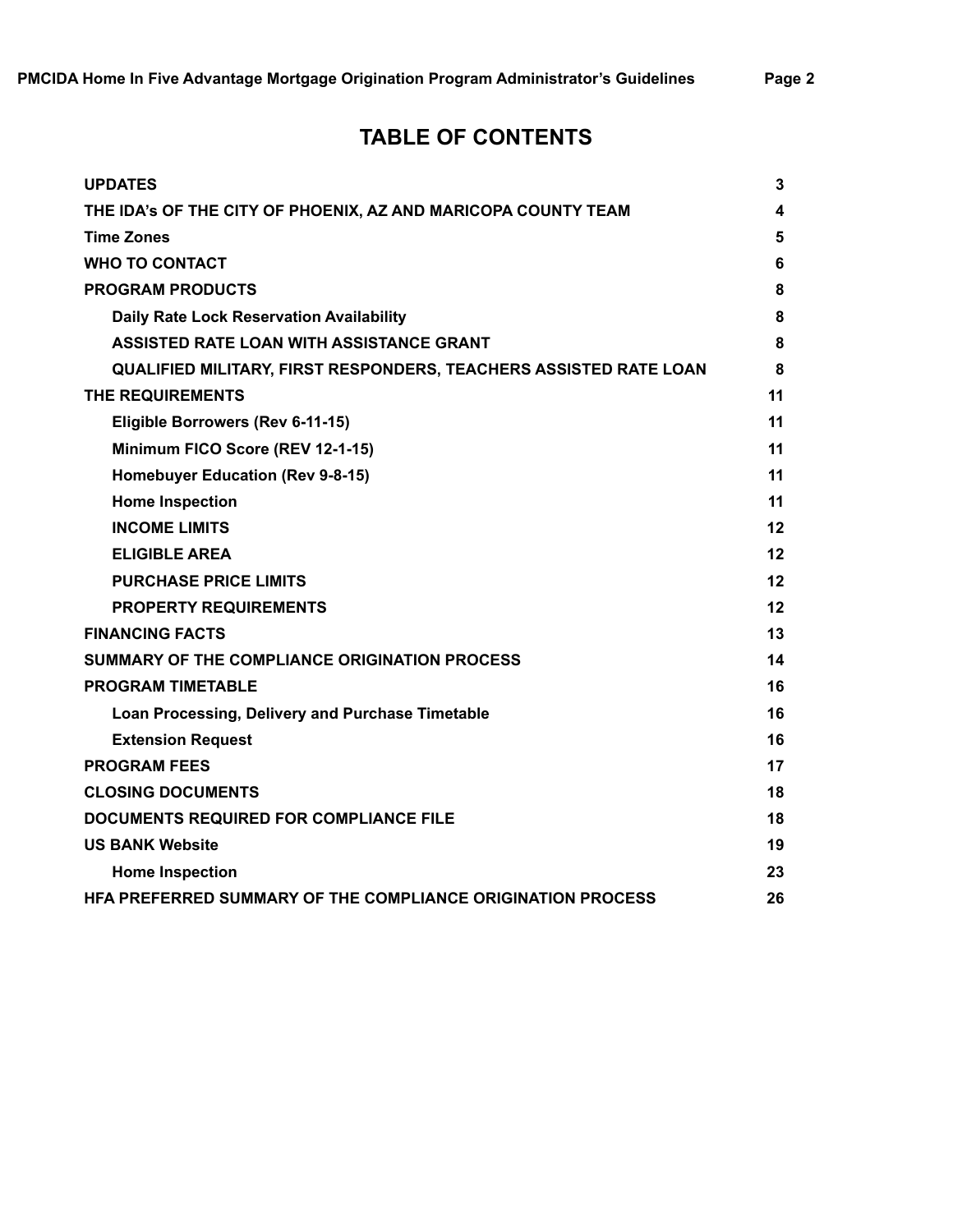# **UPDATES**

| <b>Date</b>    | TOPIC - Effective Immediately for new loan reservations unless otherwise noted.                                                                                                                                                                                                                                                                                                                                                                                                                                                                                                                                                                                         | Page                                                   |
|----------------|-------------------------------------------------------------------------------------------------------------------------------------------------------------------------------------------------------------------------------------------------------------------------------------------------------------------------------------------------------------------------------------------------------------------------------------------------------------------------------------------------------------------------------------------------------------------------------------------------------------------------------------------------------------------------|--------------------------------------------------------|
| $5 - 26 - 15$  | NHS of Phoenix name changed to Trellis, continue approved for online as well as face to face;<br>Non Traditional Credit U.S. Bank Bulletin 2015-07                                                                                                                                                                                                                                                                                                                                                                                                                                                                                                                      | 8<br>9                                                 |
| $6 - 11 - 15$  | Revised non-permanent residents, to read "follow Agency guidelines."                                                                                                                                                                                                                                                                                                                                                                                                                                                                                                                                                                                                    | 8                                                      |
| 7-29-15        | Effective with new loan reservations, sources of compensation changes. Total lender<br>compensation remains same. No longer a 1.00% discount fee. Added 1.00% SRP for FHA,<br>USDA:RD and .5% SRP for VA<br>Closing Documents changed to clarify DPA.                                                                                                                                                                                                                                                                                                                                                                                                                   | 6, 12<br>13                                            |
| $7 - 31 - 15$  | Cover, Logo for IDA of Phoenix updated, Misc. housekeeping related to compensation changes.                                                                                                                                                                                                                                                                                                                                                                                                                                                                                                                                                                             | Throughout                                             |
| $10 - 1 - 15$  | FHA Energy Efficient Mortgage (EEM) added as an acceptable loan type; Added information<br>concerning the Qualified Military, First Responder and Teacher Loan with 5.00% Assistance<br>Addition of QUALIFIED MILITARY, FIRST RESPONDERS, TEACHERS ASSISTED RATE LOAN<br>WITH 5.00% ASSISTANCE GRANT<br><b>Qualified Professions</b><br>Clarification regarding Homebuyer Education<br>Reserve correct product for borrower. System will not stop an incorrect selection.<br><b>Reformatted Origination Process</b><br>Reformatted eHP and US Bank Fees<br>Acceptable Proof for Qualified Military, First Responders and Teachers<br><b>Added HFA Preferred Section</b> | 8<br>9<br>9<br>10<br>13<br>13, 14<br>16<br>17<br>19-28 |
| $10 - 2 - 15$  | Added eHousingPlus Compliance File                                                                                                                                                                                                                                                                                                                                                                                                                                                                                                                                                                                                                                      | 30                                                     |
| 10-15-15       | Clarified online education provider information<br>Added eHP fee information & revised US Bank fee's<br>Added disclaimer regarding not reproducing program forms                                                                                                                                                                                                                                                                                                                                                                                                                                                                                                        | 10<br>16, 28<br>17, 29                                 |
| 10-26-15       | <b>Clarified Detention Officer definition</b><br>Removed home inspection requirement and revised language                                                                                                                                                                                                                                                                                                                                                                                                                                                                                                                                                               | 9<br>10, 22                                            |
| $10 - 27 - 15$ | Removed manufactured homes from Fannie Mae HFA Preferred Conventional loan                                                                                                                                                                                                                                                                                                                                                                                                                                                                                                                                                                                              | 23                                                     |
| $11 - 9 - 15$  | Added additional approved online Homebuyer Education provider<br><b>HFA Preferred minimum FICO scores</b>                                                                                                                                                                                                                                                                                                                                                                                                                                                                                                                                                               | 10<br>22                                               |
| $12 - 1 - 15$  | Chart of available products 12-1-15<br>Minimum FICO scores<br>Manufactured housing loans no longer acceptable<br>Manual underwriting no longer acceptable including non-traditional credit                                                                                                                                                                                                                                                                                                                                                                                                                                                                              | 9, 22<br>11<br>12, 24<br>13, 25                        |
| $12 - 3 - 15$  | Corrected HFA Preferred Conventional Military 1st Responders, Teachers DPA amount to 5%                                                                                                                                                                                                                                                                                                                                                                                                                                                                                                                                                                                 | 9                                                      |
| 12-22-15       | Revised eHP Fee                                                                                                                                                                                                                                                                                                                                                                                                                                                                                                                                                                                                                                                         | 17, 29                                                 |
| $1 - 27 - 16$  | Added HFA Preferred to allowable loan products<br>Removed reference to 4% grant amount                                                                                                                                                                                                                                                                                                                                                                                                                                                                                                                                                                                  | 13<br>21                                               |
| 2-17-16        | Corrected Amt of Assistance for HFA Preferred products                                                                                                                                                                                                                                                                                                                                                                                                                                                                                                                                                                                                                  | 22                                                     |
| $07-18-16$     | Revised loan product chart effective 07/18/16<br>Added language to First Responders description<br>Revised lender compensation effective 07/18/16                                                                                                                                                                                                                                                                                                                                                                                                                                                                                                                       | 9<br>10 & 22<br>17 & 29                                |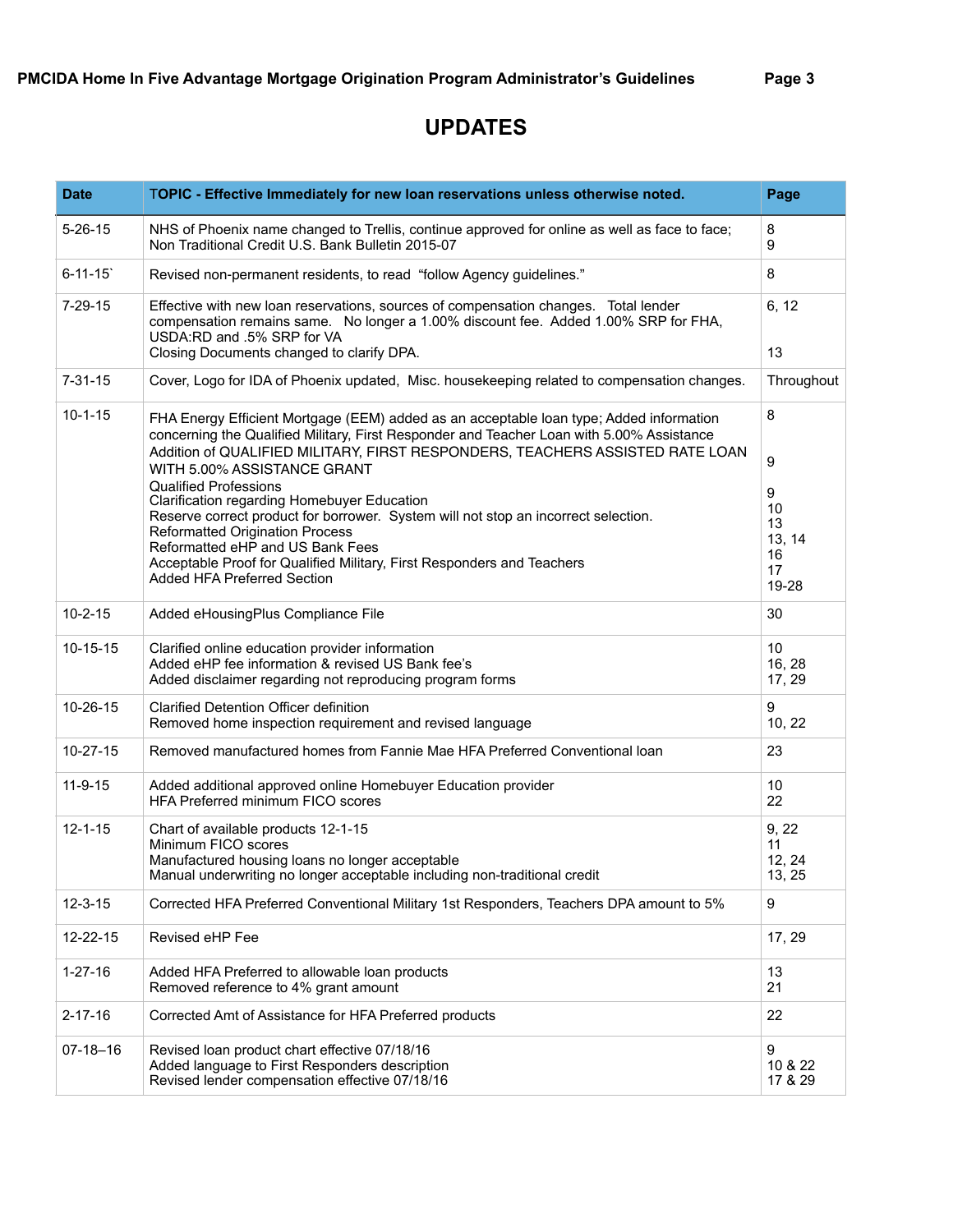## **THE IDA's OF THE CITY OF PHOENIX, AZ AND MARICOPA COUNTY TEAM**



## **The IDA's of the City of Phoenix, AZ and Maricopa County**

Create and sponsor a first mortgage program and a down payment assistance program, set the rate, term and points, and market the program

## **Participating Lenders**

Take applications, reserve in their own systems, process, underwrite, approve, fund, close and sell qualified loans to the program. Lenders are responsible for servicing program loans in accordance with Agency requirements until they're purchased by the Master Servicer.

# **US Bank Master Servicer**

Provides information on acceptable loan products and delivery and funding, receives all first mortgage files, reviews first mortgage files, notifies lenders of first mortgage file exceptions, approves first mortgage files, purchases pools and delivers loans, delivers certificate.

# **eHousingPlus Program Administration**

Maintains the program reservation system, websites, and posts Administrator's guide, forms, training materials, provides program and system training, answers program and system questions, receives compliance files, reviews, posts and notifies of exceptions and approves compliance file.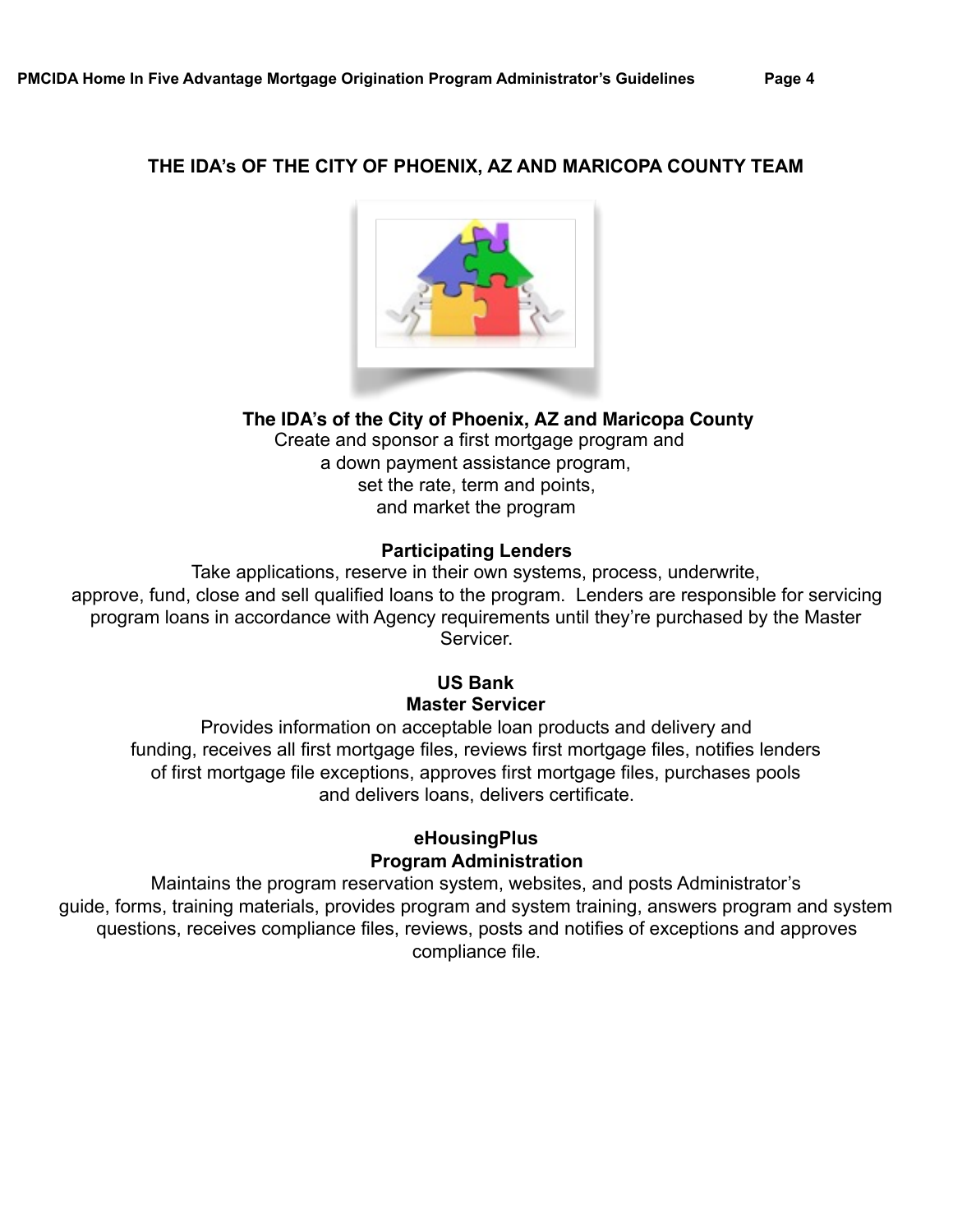**Time Zones eHousingPlus offices are all located in the Eastern Time Zone.** 

# **[http://www.timetemperature.com/tzus/time\\_zone.shtml](http://www.timetemperature.com/tzus/time_zone.shtml)**

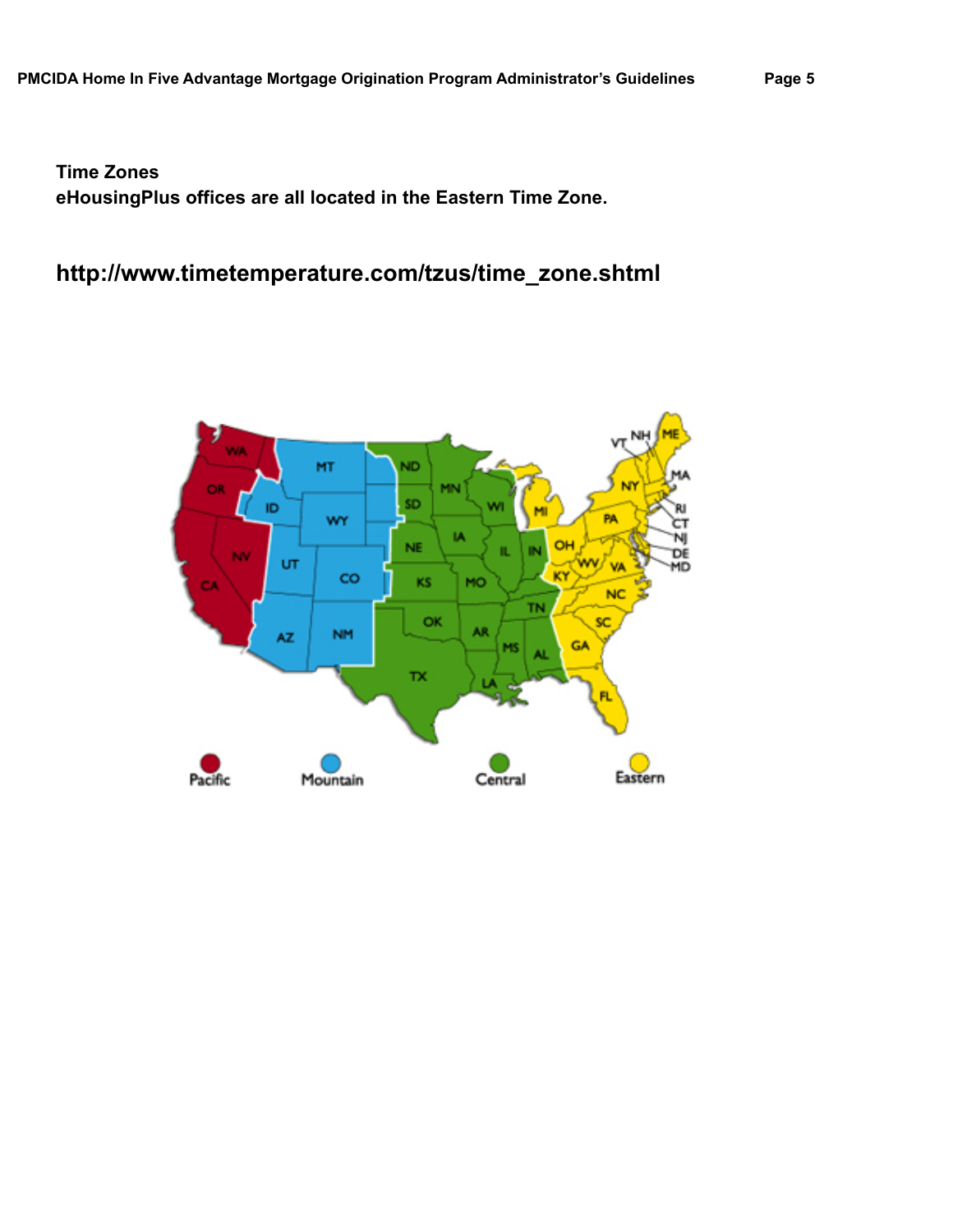| Question                                                                                                                         | Direct Questions to:                                          | <b>Contact Information</b>                                                                                                                                                                                                                                          |
|----------------------------------------------------------------------------------------------------------------------------------|---------------------------------------------------------------|---------------------------------------------------------------------------------------------------------------------------------------------------------------------------------------------------------------------------------------------------------------------|
| How to become an approved<br>Lender                                                                                              | Raymond James,<br>Financial, Inc, Bond<br><b>Underwriters</b> | <b>Stacy Houston</b><br>stacy.houston@RaymondJames.com<br>Jennifer Payne<br>jennifer.payne@RaymondJames.com                                                                                                                                                         |
| How individual staff members of<br>an approved Participating Lender<br>can sign up to participate in the<br>Home in Five Program | eHousingPlus                                                  | Click on this link<br>http://www.ehpuniversity.com/phoenixmaricopa.html<br>Or contact:<br>Jennifer: jennifer@ehousing.cc<br>813-579-6295<br>Vicki vicki@ehousing.cc<br>813-579-6283<br>Joe: joe@ehousing.cc<br>813-579-6294                                         |
| Where to attend training for the<br>Home in Five Program                                                                         | eHousingPlus                                                  | Click on this link<br>http://www.ehpuniversity.com/phoenixmaricopa.html<br>Or contact:<br>Jennifer: jennifer@ehousing.cc<br>813-579-6295<br>Vicki vicki@ehousing.cc<br>813-579-6283<br>Joe: joe@ehousing.cc<br>813-579-6294                                         |
| Where to attend training for the<br>online reservation system                                                                    | eHousingPlus                                                  | Click on this link to register for the once weekly<br>Webinar:<br>http://ehousingplus.com/ehp-system-trainings/<br>Or contact:<br>Jennifer: jennifer@ehousing.cc<br>813-579-6295<br>Vicki vicki@ehousing.cc<br>813-579-6283<br>Joe: joe@ehousing.cc<br>813-579-6294 |
| Where to check Program rates                                                                                                     | eHousingPlus                                                  | Click on this link to view the current rate:<br>http://www.ehousingplus.com/available-programs/<br>arizona/ida-city-of-phoenix-county-of-maricopa/<br>Then click on the RATES TAB                                                                                   |
| How to reserve a loan                                                                                                            | eHousingPlus                                                  | View the System Training Video Library<br>http://university.ehousingplus.com/login.aspx?<br>page=/default.aspx<br>Or contact:<br>Jennifer: jennifer@ehousing.cc<br>813-579-6295<br>Vicki vicki@ehousing.cc<br>813-579-6283<br>Joe: joe@ehousing.cc<br>813-579-6294  |

# **WHO TO CONTACT**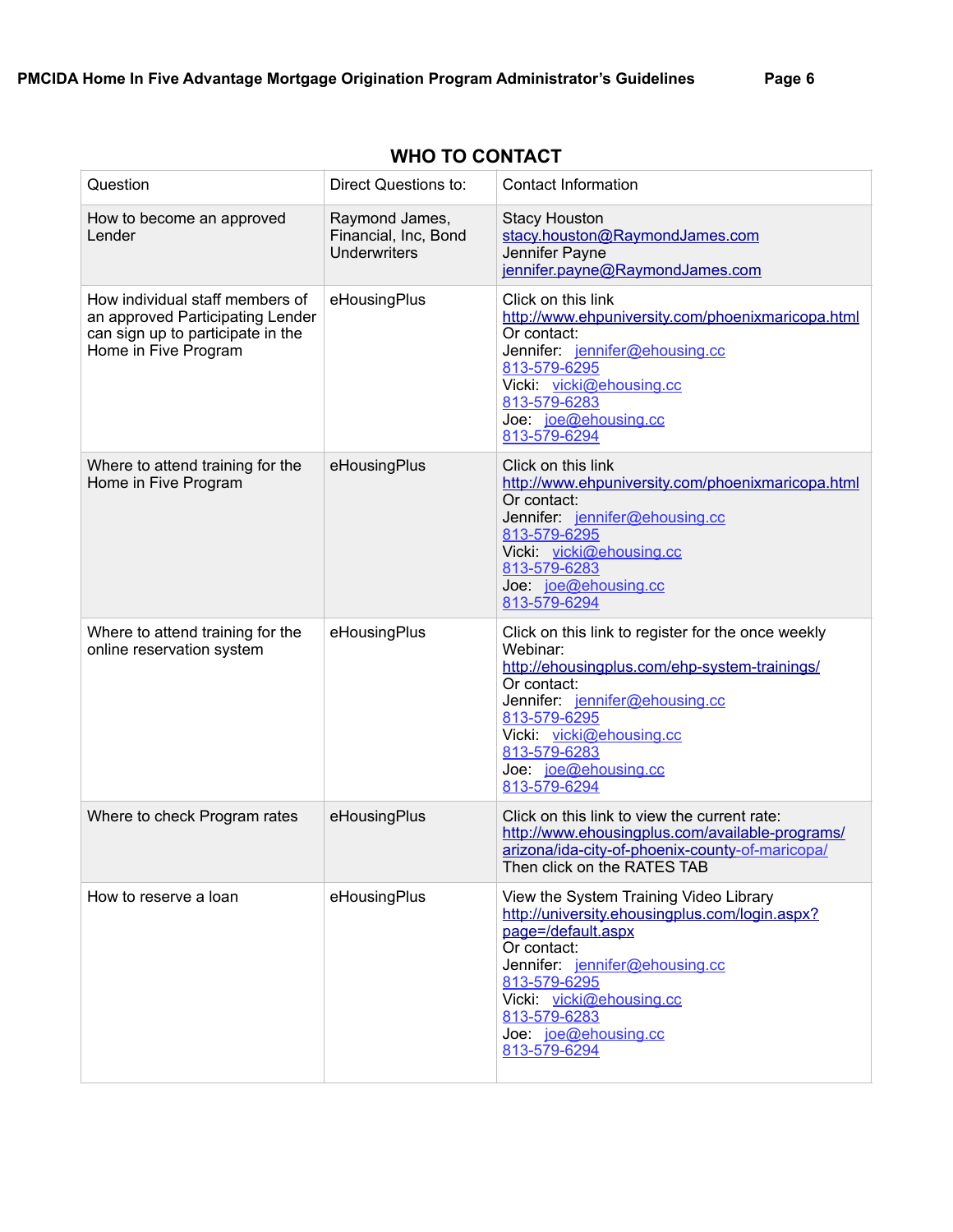| Credit underwriting questions                            | <b>Participating Lenders</b><br>should refer to their<br>internal Underwriting<br>Department or<br>Manager                                                                                              | US Bank does not re-underwrite loans. For general<br>questions, contact US Bank at<br>hfa.programs@usbank.com or<br>800-562-5165 Option 2 (for general questions)<br>Please note: US Bank answers underwriting<br>questions from underwriters of lenders for<br>whom U.S. Bank provides underwriting services |
|----------------------------------------------------------|---------------------------------------------------------------------------------------------------------------------------------------------------------------------------------------------------------|---------------------------------------------------------------------------------------------------------------------------------------------------------------------------------------------------------------------------------------------------------------------------------------------------------------|
| Questions regarding the shipping<br>of closed loan files | eHousingPlus (for<br>questions regarding<br>Program compliance<br>files)<br>US Bank (for<br>questions regarding<br>the first and second<br>mortgage closed loan<br>files)                               | services@eHousingPlus.com<br>954-217-0817<br>hfa.programs@usbank.com<br>800-562-0817 Option 1 (for questions regarding<br>exceptions)                                                                                                                                                                         |
| Questions regarding exceptions                           | eHousingPlus (for<br>questions regarding<br>exceptions on<br>Program compliance<br>files)<br>US Bank (for<br>questions regarding<br>exceptions on the fist<br>and second mortgage<br>closed loan files) | services@eHousingPlus.com<br>954-217-0817<br>hfaeastcommunications@usbank.com<br>800-562-5165 Option 1                                                                                                                                                                                                        |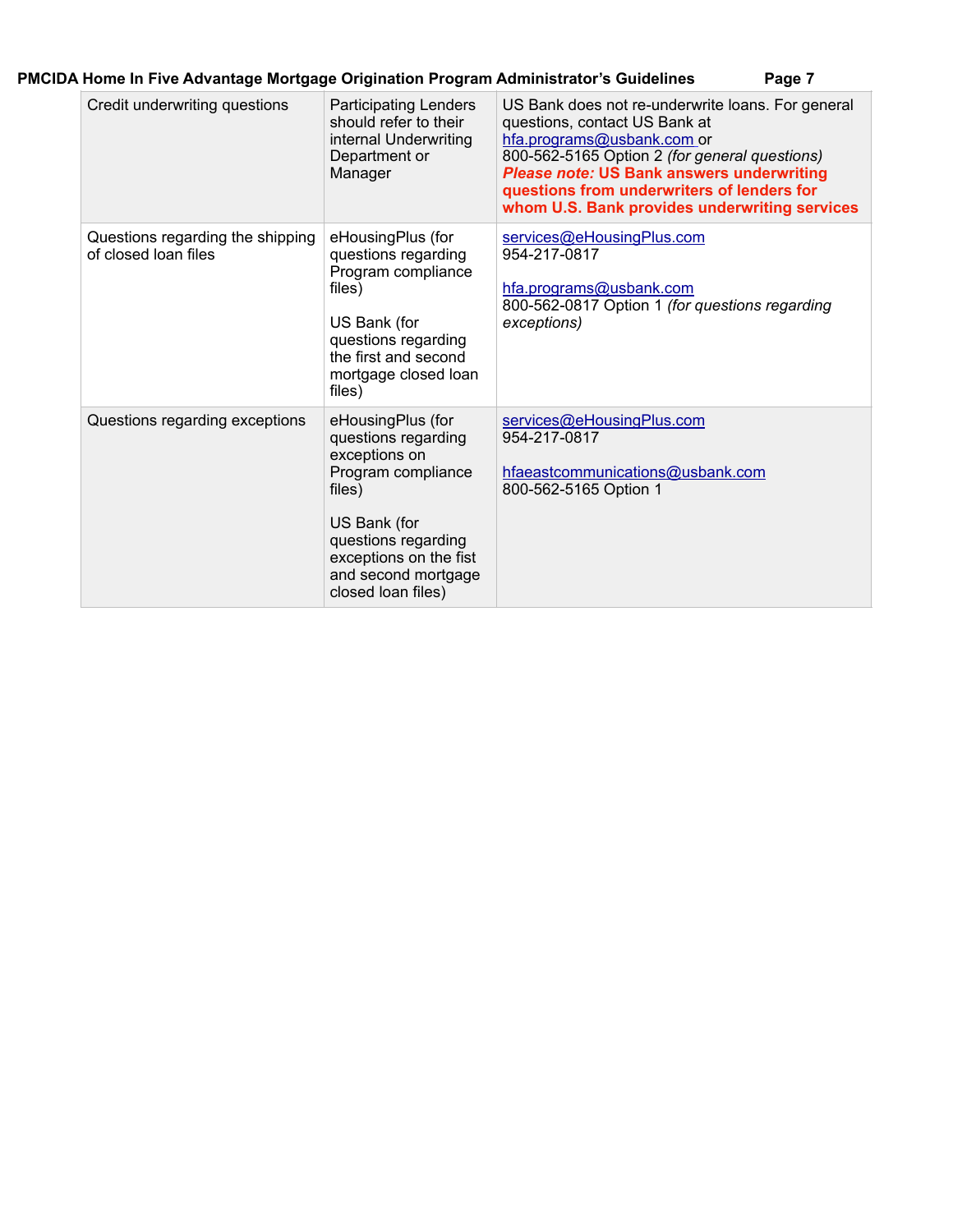# **PROGRAM PRODUCTS**

PLEASE NOTE THAT RATES AND ASSISTANCE GRANT AMOUNTS ARE SUBJECT TO CHANGE AT ANY TIME. With respect to reserved loans, the rate and assistance will not change as long as loans are delivered according to the timetable included in this Guide.

**Loans may be FHA [including FHA Energy Efficient Mortgage (EEM) loans, and ], VA loans and USDA:RD loans. Conventional loans are available through the FannieMae HFA Preferred program. A special section details the program and is available on pages 19-28 of this Guide.**

All loans in this program are Assisted Rate Loans.

Funds are available in a first-come, first-served revolving pool that provides continuous funding.

#### **Daily Rate Lock Reservation Availability**

Reservations in this program are available Monday - Friday 7:00 a.m. - 5:00 p.m. Mountain Standard Time excluding holidays.

#### **ASSISTED RATE LOAN WITH ASSISTANCE GRANT**

The borrower receives a 30-year, fixed rate, fully amortizing first mortgage loan with 360 level monthly payments as well as an assistance payment equal to **a percentage** of the note amount to apply [toward down payment or closing costs. Current rates are available online within the system http://](http://www.ehousingplus.com/available-programs/arizona/ida-city-of-phoenix-county-of-maricopa/) www.ehousingplus.com/available-programs/arizona/ida-city-of-phoenix-county-of-maricopa/ Income limits apply. Rev 12-01-15

#### **QUALIFIED MILITARY, FIRST RESPONDERS, TEACHERS ASSISTED RATE LOAN WITH ASSISTANCE GRANT of 1% MORE ADDED 9-15-15**

Also, subject to change at any time, ONLY (1) Qualified Military Personnel, (2) First Responders, and (3) Teachers (see definitions below) will receive a grant that is 1% more than other buyers int he program for down payment/closing cost assistance. Allocation is limited and available first-come, first-served. For proof of eligibility, see Page 18 under the heading "Those Qualifying for Military, First Responders or Teachers Increased Assistance".

The Assistance is calculated on the Note amount and funded by the Lender. The Assistance may be used for down payment or closing costs and prepaids. While there is no cash back in this program, the borrower may be reimbursed for any overpayment of escrow. Because the Assistance is a fixed percentage, any remaining Assistance must be applied as a principal reduction. Assistance is in the form of a non-repayable grant. It is not repayable under any circumstances. When you reserve the first mortgage, the Assistance is automatically reserved. There is no additional reservation necessary. When you close the loan there are no second mortgages, second notes, deed restrictions or liens. There is no repayment.

#### **Please see the next page for a chart of products.**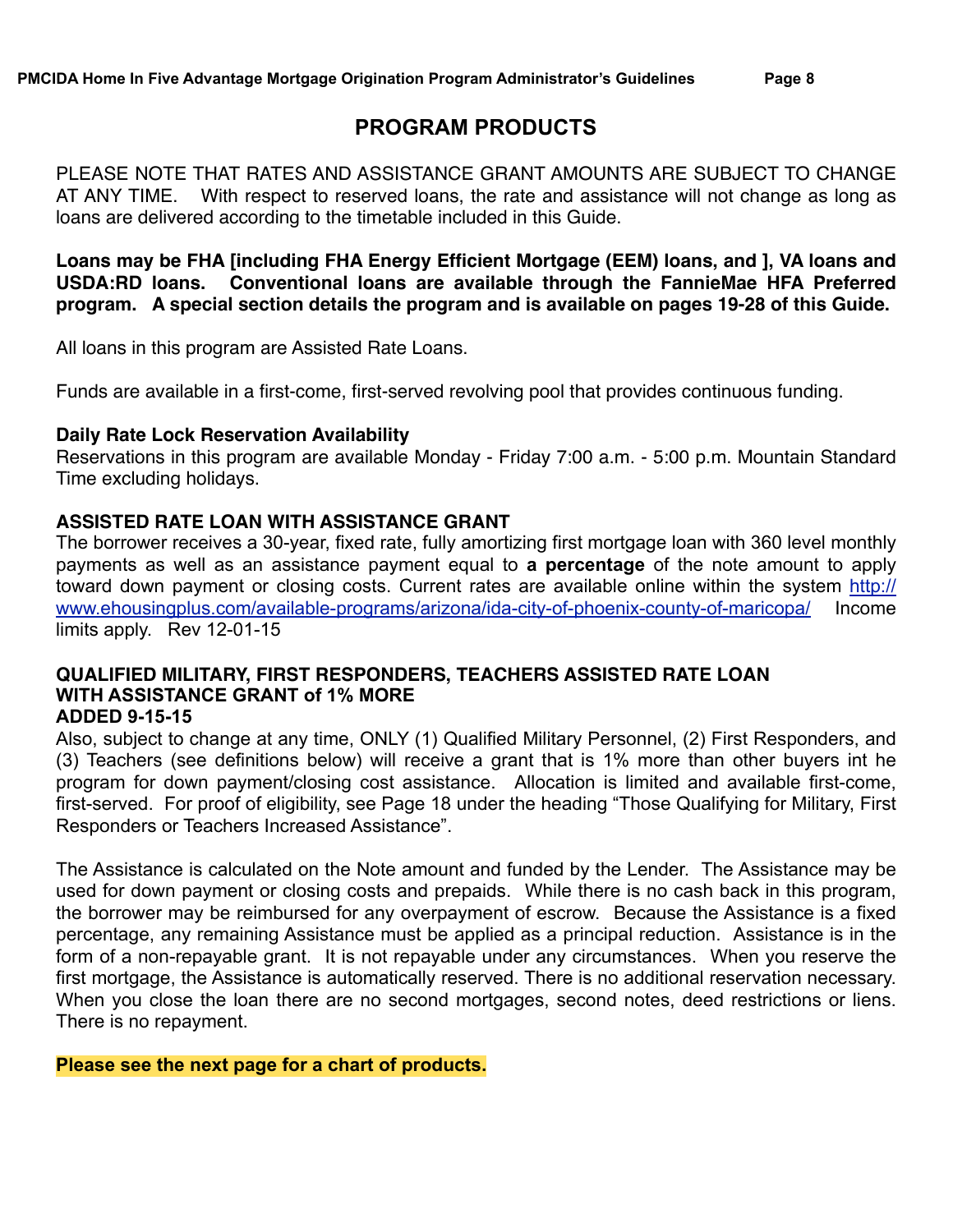**Effective with new reservations dated 07/18/16 and after, the following products will be available in this program:** 

| <b>Government Loans</b> | <b>FICO REQUIREMENT</b> | <b>ASSISTANCE</b><br><b>AMOUNT</b> |
|-------------------------|-------------------------|------------------------------------|
| USDA-RD or VA           | 640                     | 3.5%                               |
| <b>FHA</b>              | 660                     | 3.5%                               |
| <b>FHA</b>              | 640-659                 | 2.5%                               |

| <b>Special Incentives (Qualified Military, First</b><br><b>Responders, Teachers)</b> | <b>FICO REQUIREMENT</b> | <b>ASSISTANCE</b><br><b>AMOUNT</b> |
|--------------------------------------------------------------------------------------|-------------------------|------------------------------------|
| USDA-RD or VA                                                                        | 640                     | 4.5%                               |
| <b>FHA</b>                                                                           | 660                     | 4.5%                               |
| <b>FHA</b>                                                                           | 640-659                 | 3.5%                               |

| Conventional Loan - Fannie Mae | <b>FICO REQUIREMENT</b>                                       | <b>ASSISTANCE</b><br><b>AMOUNT</b> |
|--------------------------------|---------------------------------------------------------------|------------------------------------|
| HFA Preferred                  | 95% or lower LTV = 640 FICO<br>$95.01\%$ - 97% LTV = 680 FICO | $3.5\%$                            |

| <b>Conventional Loan - Fannie Mae</b><br><b>Special Incentives (Qualified Military, First</b><br><b>Responders, Teachers)</b> | <b>FICO REQUIREMENT</b>                                       | <b>ASSISTANCE</b><br><b>AMOUNT</b> |
|-------------------------------------------------------------------------------------------------------------------------------|---------------------------------------------------------------|------------------------------------|
| <b>HFA Preferred</b>                                                                                                          | 95% or lower LTV = 640 FICO<br>$95.01\%$ - 97% LTV = 680 FICO | $4.5\%$                            |

**Rev 07-18–16**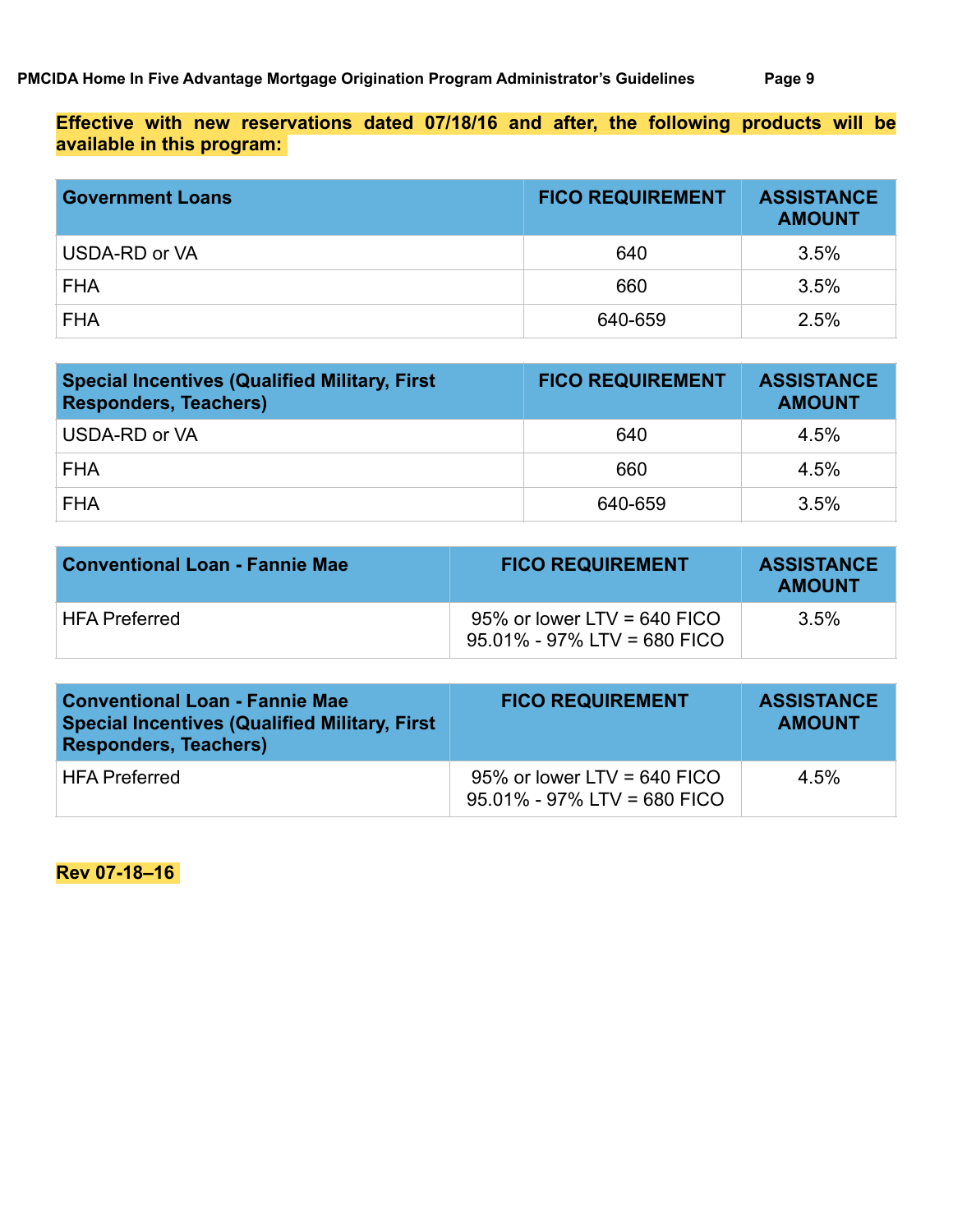**Please Note that Lenders must choose the correct product based on the qualifications of the borrower. The reservation system will not prevent lenders from choosing the wrong product.** 

**The following qualify for this loan type:** 

## **QUALIFIED MILITARY PERSONNEL**

Qualified Veteran Active Duty Military, Active Reservist, Active member of National Guard

#### **FIRST RESPONDERS**

#### **Peace Officers, as defined in A.R.S. § 1-215, certified by the Arizona peace officer standards and training Board (AZPOST) or by the Arizona correctional officer training Academy (COTA) and employed full-time as:**

- Sheriffs, Deputy Sheriffs of Counties, Constables, Policemen of Cities and Towns Commissioned Personnel of the Department of Public Safety.
- Personnel Employed by the State Department of Corrections or the Department of Juvenile **Corrections**
- Police Officers appointed by Community College District Governing Boards, Arizona Board of Regents or Governing Body of a Public Airport Pursuant to Section 28-8426
- Special Agents from the Office of the Attorney General, or of a County Attorney, including Police Officers employed by a Tribal Police Agency.

**Detention Officers, as defined by A.R.S. § 13-3907**, means a person other than an elected official who is employed by a county, city or town and who is responsible for the supervision, protection, care, custody or control of inmates in a county or municipal correctional institution. Detention officer does not include counselors or secretarial, clerical or professionally-trained personnel. (Added 10/26/15)

# **Professional Firefighter, as defined in A.R.S. § 9-901, employed full time as**

A member of an organized paid Fire Department.

**Emergency Personnel, whose primary responsibility is the care of patients in an ambulance and is employed full-time, to include the following occupations, defined in A.R.S. § 36-2201**  Emergency medical technician, Advanced Emergency Medical Technician, Emergency medical technician I-99 , Paramedic

## **TEACHERS**

A teacher employed full-time by a state-accredited public school or private school that provides direct services to students in grades pre-kindergarten through 12.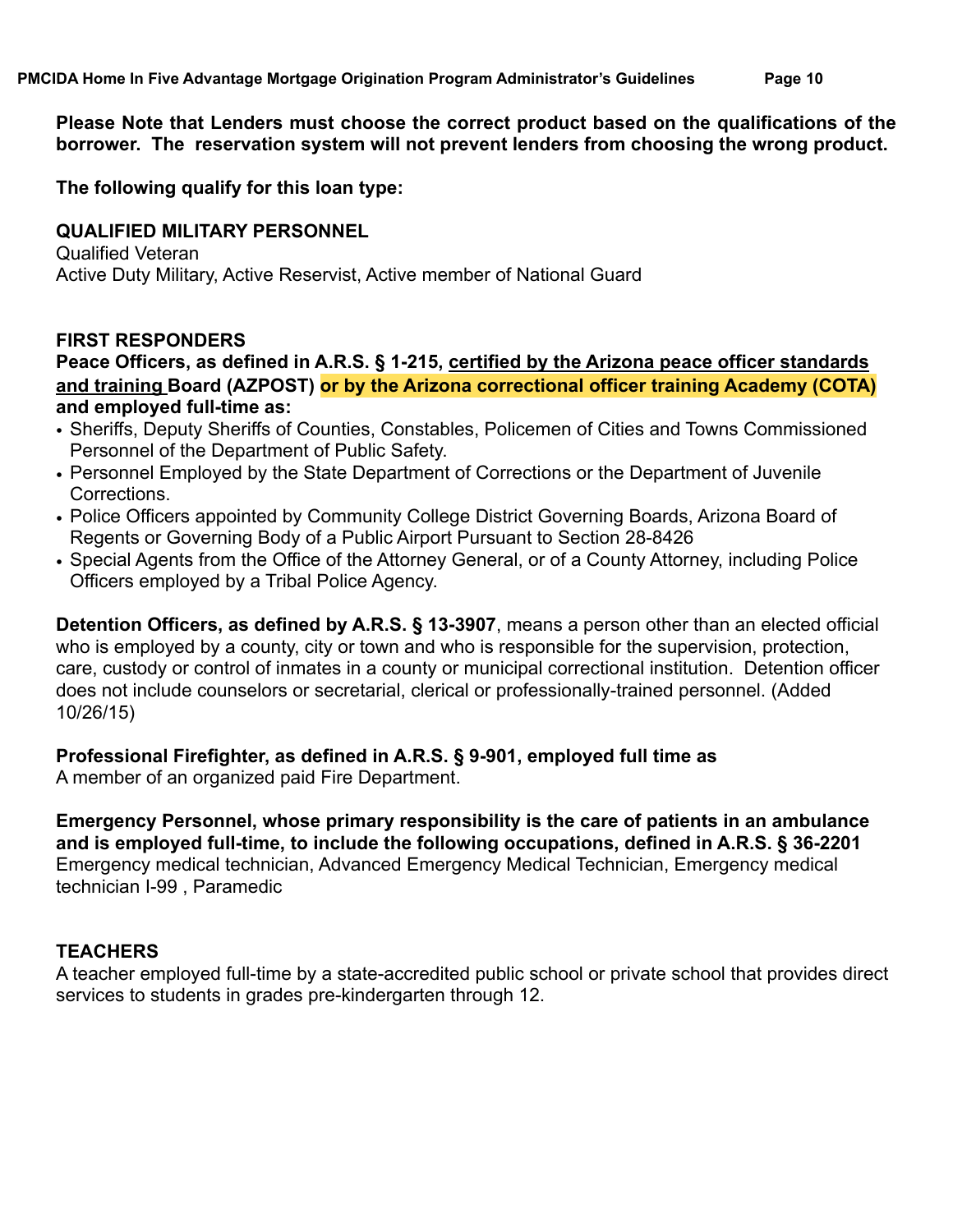#### **THE REQUIREMENTS**

## **Eligible Borrowers (Rev 6-11-15)**

- ✦ There is no first-time homebuyer requirement in this program.
- ✦ **Regarding non-permanent residents, follow Agency (FHA, VA, RD) guidelines.**
- ✦ Buyers must occupy the property within 60 days of closing.
- ✦ Applicants must be considered irrespective of age, race, color, religion, national origin
- ✦ Contact eHousingPlus Compliance office with questions regarding eligibility.

#### **Minimum FICO Score (REV 12-1-15)**

**Th Program requires a minimum FICO credit score for various products, the mid score must be the** minimum or above. If an Agency (FHA, etc) has a higher minimum, follow Agency guidelines. If a participating lender has a higher minimum for other loans and wishes to require a higher minimum for loans, then lenders must use the higher minimum. For home buyers with NO FICO score, manual underwriting **WILL NOT BE permitted.** Also, the maximum DTI ratio is 45%.

#### **Homebuyer Education (Rev 9-8-15)**

All homebuyers must attend an 8-hour homebuyer education course through a HUDapproved housing counseling agency located within Arizona, and obtain a certificate of completion. For borrowers to benefit the most, Lenders should encourage borrowers to complete the course as soon as possible. Also, Lenders should provide a list of approved courses so that homebuyers choose an approved provider.

The homebuyer education course may be face-to-face or online. USE ONLY the list below for approved providers. The course may NOT be by phone or given by lenders.

**Face to Face: A**cceptable face to face courses given by HUD-approved housing counseling agencies (located in Arizona) can be found at:

*<http://hud.gov/offices/hsg/sfh/hcc/hcs.cfm?>webListAction=search&searchstate=AZ*

**Not all agencies listed offer face to face homebuyer education courses.** 

**Online:** The following are the ONLY three approved online providers. 8-hour online homebuyer education courses are offered by Trellis (formerly known as Neighborhood Housing Services of Phoenix), Newtown CDC and **Take Charge America.** These courses are non-instructor led and self-paced so the total time to complete the course varies by person. If taking the course through Trellis, homebuyers should contact **Rita Johnson at (602) 258-1659** and indicate they are participating in the Home in Five Program. Information for Newtown CDC's online homebuyer education course may be found at: **[http://ehomeamerica.org](http://ehomeamerica.org/). Following is the link for Take Charge America's on-line course: [http://housinghelp.takechargeamerica.org/home-ready.](http://housinghelp.takechargeamerica.org/home-ready) (Rev 11/9/15)**

## **Home Inspection**

It is strongly recommended that homebuyers obtain a home inspection prior to close of escrow and/or secure a home warranty. (Rev 10/26/15)

**Unless otherwise directed, Lenders are responsible for assuring that loans meet the strictest of Agency (FHA, etc) and/or program guidelines with respect to income and sales price limits.**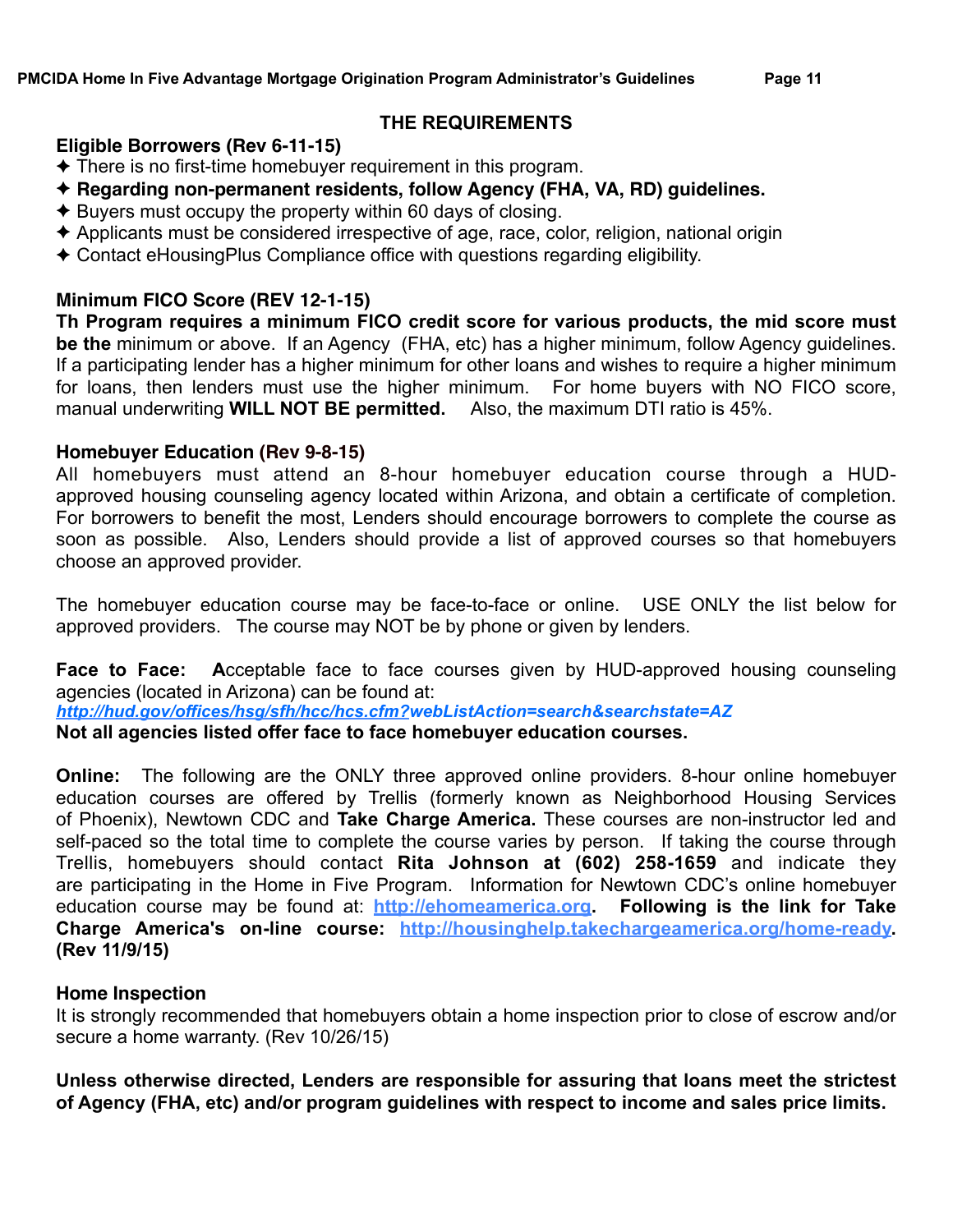#### **INCOME LIMITS**

Use 1003 Qualifying Income. Effective Feb. 15, 2013, ALL borrowers (including military) income may not exceed: **\$88,340** All household sizes.

#### **ELIGIBLE AREA**

All of Maricopa County including the City of Phoenix

#### **PURCHASE PRICE LIMITS**

Revised 12/21/12 \$300,000

#### **PROPERTY REQUIREMENTS**

- ✦ New or existing, one-four units, detached or attached, condos, town homes.
- ✦ Mobile, recreational, seasonal or other types of vacation or non-permanent homes are not permitted.
- $\triangle$  Land may not exceed the size required to maintain basic livability.
- ✦ Properties purchased in the program must be residential units.

**Manufactured Homes -** As of December 1, 2015, U. S. Bank will not purchase loans for manufactured housing. U.S. Bank considers manufactured housing a mobile home built entirely offsite on a permanent chassis that is pulled on the highway to a permanent location. Modular, panelized or prefabricated homes are not considered manufactured housing. **Rev 12-1-15**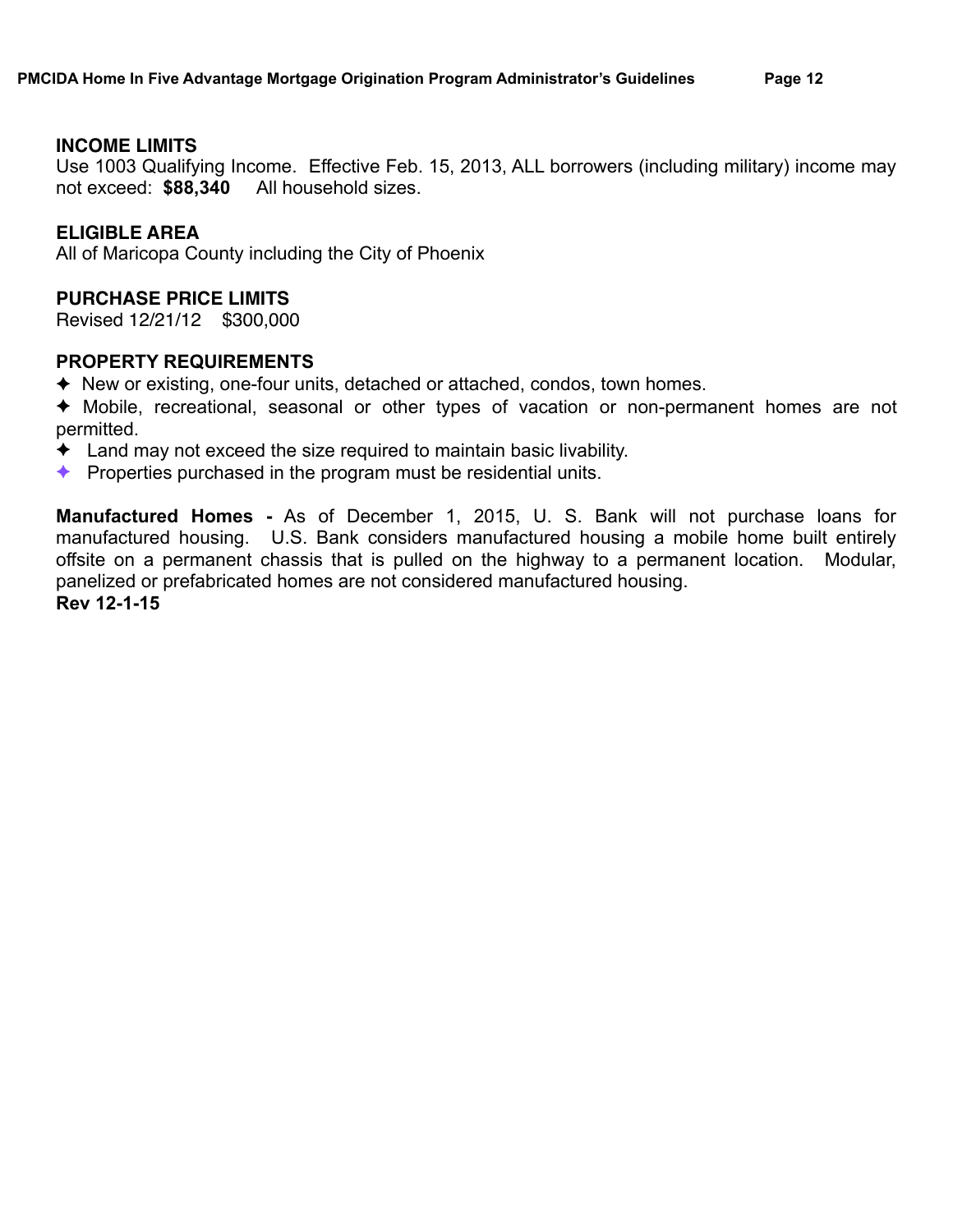#### **FINANCING FACTS**

The following mortgage products are offered in this program: FHA, VA, USDA: RD. Fannie Mae HFA Preferred loans are allowed in the Home in Five Program. Please see page 20 for further details. US Bank provides the types of government loans permitted. (Rev 1/27/16)

It's expected that lenders have reviewed some preliminary documentation and believe that applicants will also qualify for credit. Excessive cancellations will be reviewed to assure that program funds are not being utilized inappropriately.

- Appraisal must indicate that the home has at least a 30 year remaining useful life.
- Buydowns (temporary) Follow Agency Guidelines.
- Cash Back to the borrower is not permitted. However, borrowers are permitted a reimbursement of prepaids and overage of earnest money deposit as permitted by Agency guidelines and to the extent any minimum contribution, if any, has been satisfied.
- Construction to perm is not permitted.
- Cosigners are permitted to the extent permitted by applicable Agency (FHA, VA, USDA:RD). Treat cosigner/income as directed by the Agency. A cosigner cannot have any ownership interest in the property (they cannot be on the Mortgage/Deed/WarrantyDeed).
- Manual Underwriting See U.S. Bank bulletin 2015-07 but with new reservations as of December 1, 2015, no FHA loans may be manually underwritten.
- Minimum Loan Amount There is no minimum loan amount in this program.
- Prepayments First mortgage loans may be prepaid at any time without penalty.
- Recapture Tax There is NO RECAPTURE TAX IN THIS PROGRAM.
- Refinances Refinances are not permitted in this program.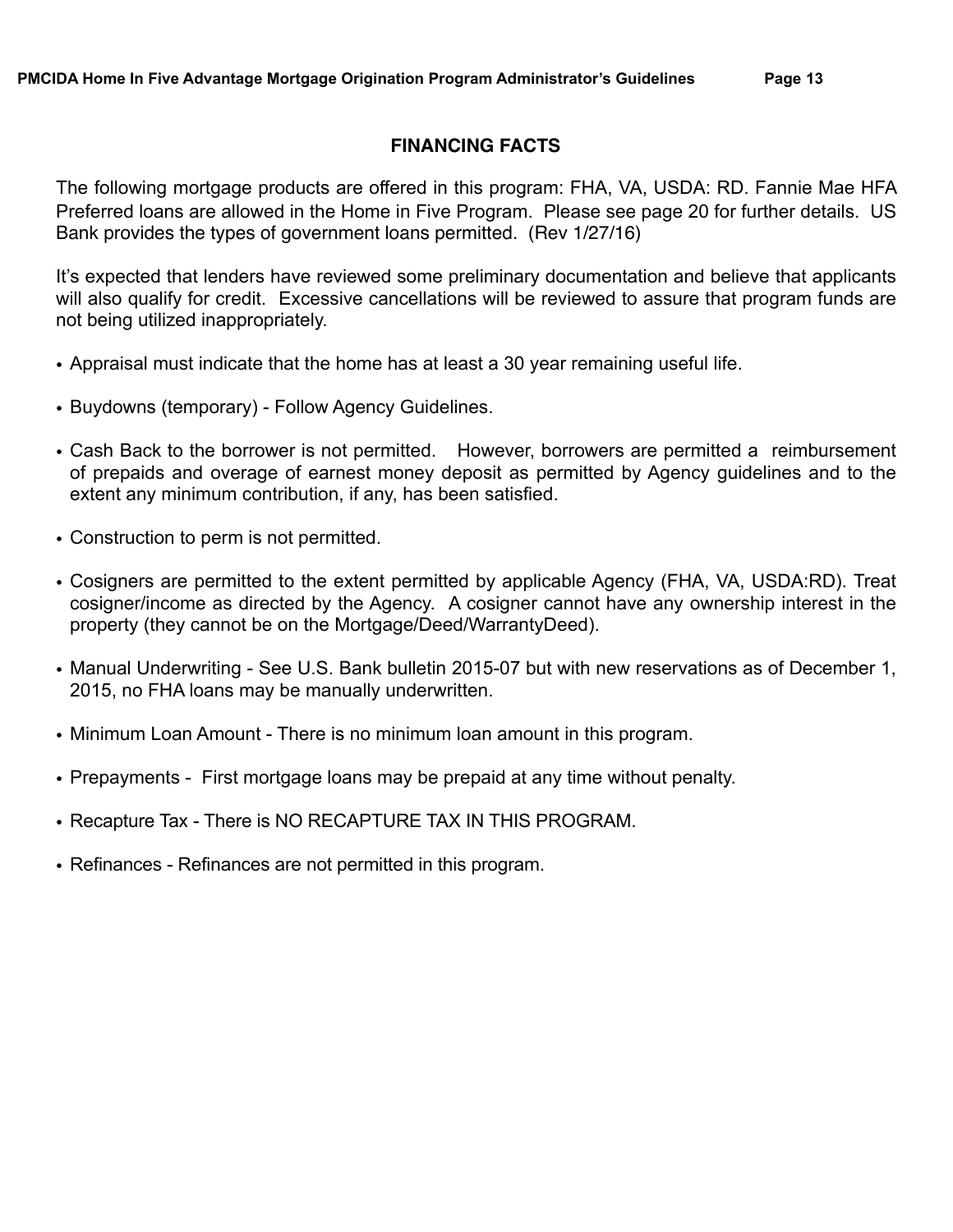#### **SUMMARY OF THE COMPLIANCE ORIGINATION PROCESS**

(Added 9/28/15)

#### **MANDATORY PROGRAM TRAINING**

Lender training is mandatory for anyone working with this program. eHousingPlus and US Bank provide program training online 24/7. [To attend click on this link.](http://www.ehpuniversity.com/phoenixmaricopa.html)

#### **eHousingPlus LENDER PORTAL SYSTEM TRAINING**

Conducted once a week via live WebEx with the eHousingPlus Compliance Office. We highly encourage anyone who will reserve funds, complete an underwriter certification, print forms or clear exceptions to attend this 30 minute training. [Click here to register to attend](http://www.ehousingplus.com/ehp-system-trainings/).

#### **LENDER PORTAL USER CREDENTIALS**

Following completion of Program training at eHP University training, an email will be sent to lenders giving directions on how to apply for User Credentials for the lender portal. These instructions are for both new users of system and existing users looking to add programs to their profile.

#### **QUALIFY**

Lenders use program requirements to qualify applicants for the program. Buyers must present an executed sales agreement before being entered into the program reservation system.

#### **RESERVE**

To reserve funds in program's online system [click on this link.](https://services.ehousingplus.com/Default.htm) Log in and reserve the first mortgage that automatically provides Assistance. You will receive a loan number and a message that you've completed the reservation successfully.

#### **PROCESS**

Lenders process the loan as they would normally keeping in mind the program timelines.

## **UNDERWRITE AND CERTIFY**

Lenders underwrite & are responsible for credit decisions of the loans in the program. Servicer does not re-underwrite loans. Following credit approval AND WITHIN 15 DAYS OF LOAN RESERVATION, Underwriter completes the online Underwriter Certification within the eHousingPlus Lender Portal.

#### **CLOSE AND VERIFY**

It's important to provide accurate closing instructions to closing agents. All program docs must be returned to you. AT CLOSING, BORROWERS MUST SIGN THE Gift Letter. Original remains with Lender, copy to borrower, US Bank (with USB002) and in FHA Case Binder. THE LETTER MUST BE USED FOR ALL LOANS THAT CLOSE ON OR AFTER JULY 1, 2013. THE COMMITMENT APPROVAL LETTER IS ALSO PROVIDED AT CLOSING. Find all forms behind security on the eHousingPlus web site. (7/23/13)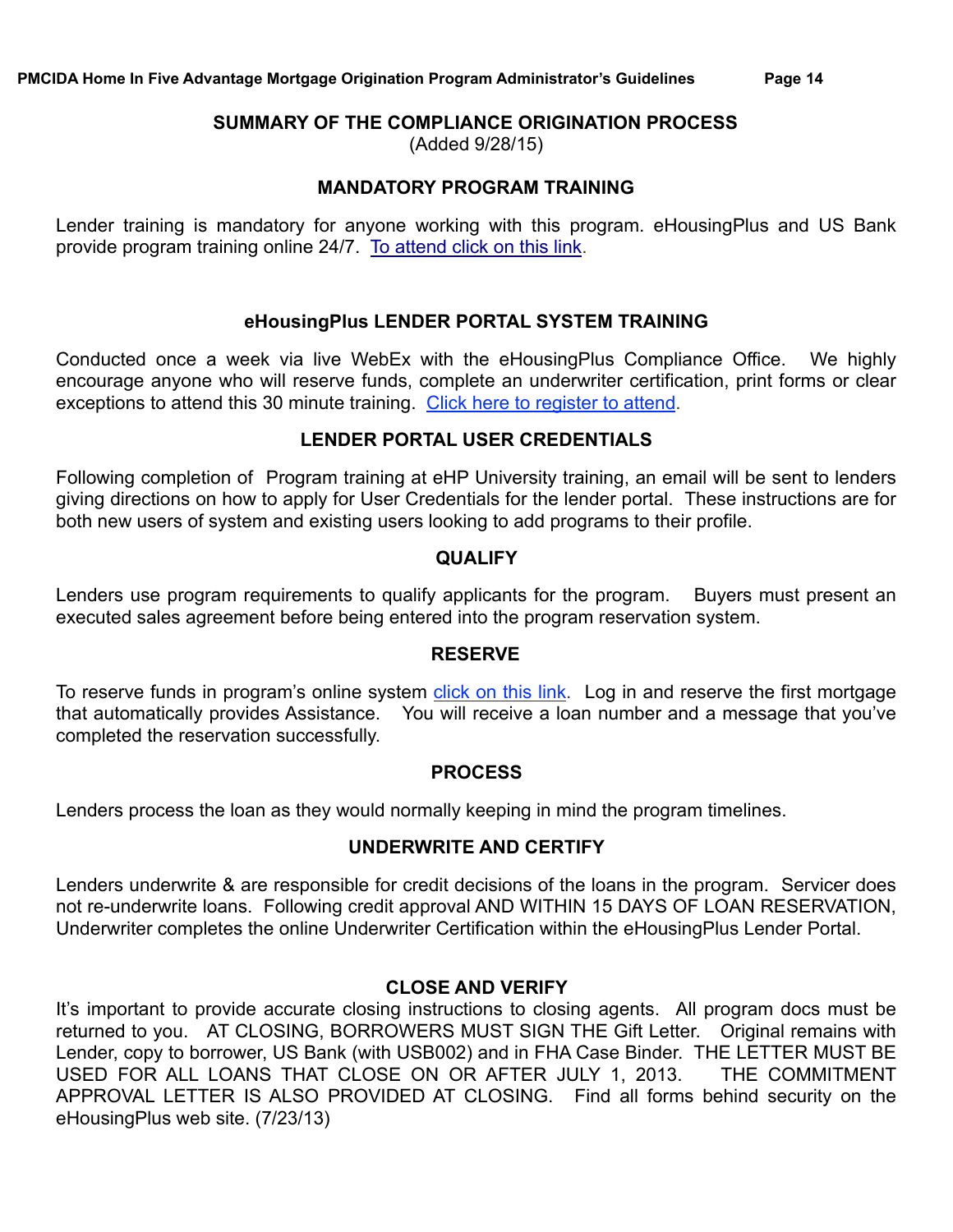There are two (2) files shipped post closing:

File #1 is the Compliance File and it is sent to eHousingPlus. The Compliance File Checklist is found within the eHousingPlus Lender Portal in the Loan Forms section.

File #2 is the Mortgage File including Credit Package and it is sent to US Bank. The US Bank Delivery and Funding Checklist is found within the US Bank web site. To locate the US Bank Checklist click on this link: [www.mrbp.usbank.com](http://www.mrbp.usbank.com)

Click on US Bank Lending Manuals.

Pop-up box will appear, click on Continue.

Web page will be redirected to US Bank All Regs site.

Click on Housing Finance Authority folder.

#### **EXCEPTIONS**

Lenders are notified by eHousingPlus and US Bank of exceptions. Exceptions for both eHousingPlus and U.S. Bank are available in the eHousingPlus web-based system.

#### **FINAL DOCUMENTS**

The recorded mortgage documents should be sent to U.S. Bank.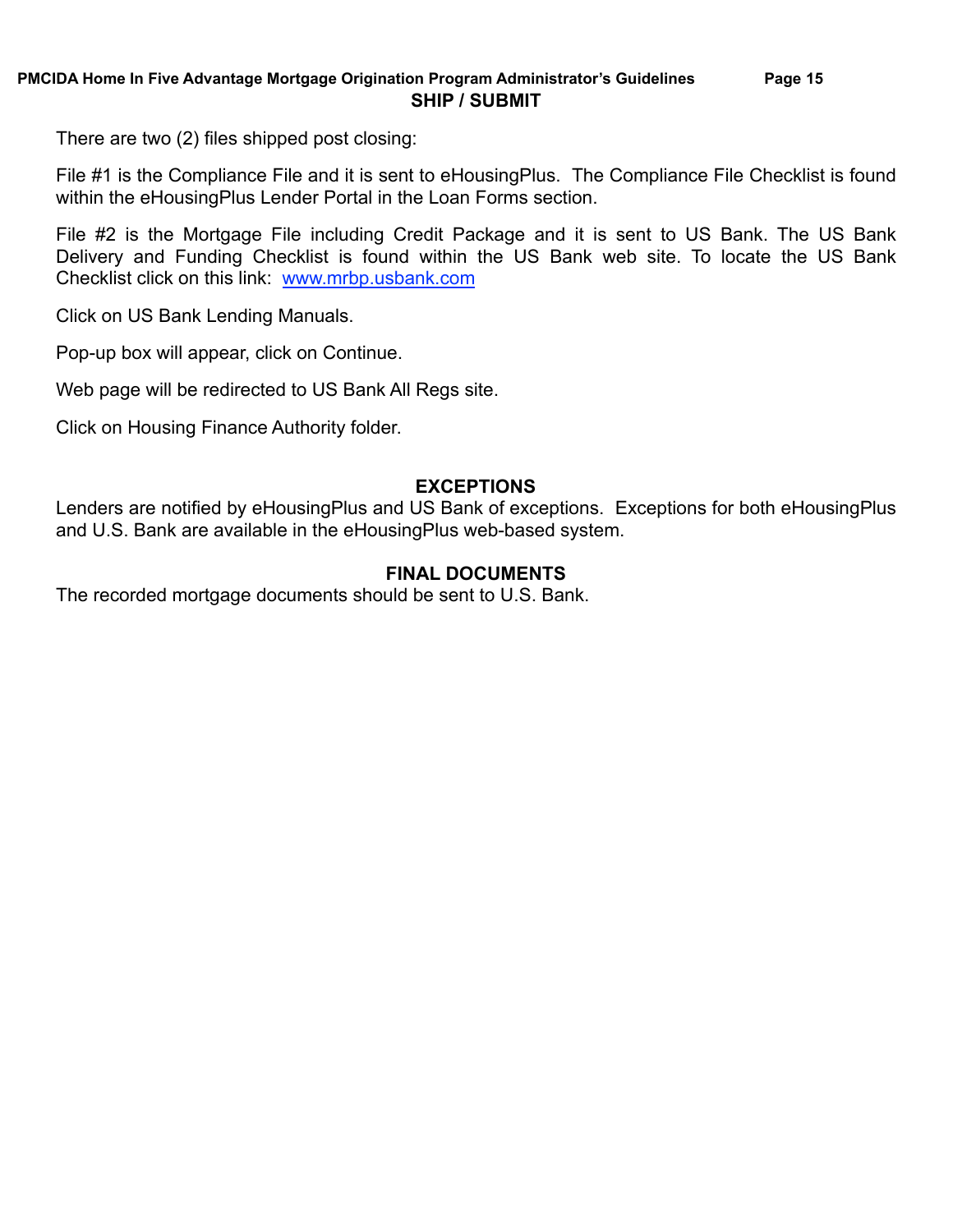#### **PMCIDA Home In Five Advantage Mortgage Origination Program Administrator's Guidelines Page 16 PROGRAM TIMETABLE**

CONTRACT FOR A SPECIFIC PROPERTY in order to have funds reserved or be on a waiting list. The contract may be dated prior to the date of the loan application. Buyers may be pre-qualified. However, if the buyer does not have a contract on a property, program funds cannot be reserved for the buyer until such time as the buyer presents a valid contract. To assure that loans are purchased, please follow the Processing, Delivery and Purchase Timetable below. Please DO NOT reserve loans that cannot meet the timetable.

If the loan is not underwriter certified within 15 days of loan reservation, the loan is subject to cancellation. eHousingPlus via email notifies lenders that the loan may be canceled if the underwriter certification is not completed. Should the loan reservation be canceled at any point during the reservation, the IDA's may allow the loan to be reinstated at the higher of the mortgage rate originally reserved or the then current program mortgage rate. Rev 10-12-13

Please wait until 45 days before closing to reserve funds for new construction, short sales and foreclosures. Loans not purchased within the timeframe below cannot be purchased. The revolving pool of funds assures continuous funding. Fund availability makes it unnecessary to rush to reserve funds.

# **Loan Processing, Delivery and Purchase Timetable**

Once a loan is reserved in the eHousingPlus system and is provided the Servicer's Loan number, the loan must be

(1)underwriter certified within 15 days of loan reservation

(2)closed and delivered to the Servicer within 45 days of loan reservation and

(3)purchased within 70 days of loan reservation.

## **Extension Request**

Any loan not purchased within 70 days is ineligible for purchase unless the lender chooses a onetime only 30-day extension. The cost of the extension is \$375. The \$375 extension fee is due whether or not loans are ultimately delivered and/or purchased. The \$375 will be netted by the Servicer when loans are purchased. If an extension is permitted, but the loan is not purchased, the originating lender will be billed for the extension fee of \$375. Any outstanding fees owed by the lender may result in that Lender becoming ineligible to participate in the program.

At 101 days, a loan that hasn't been delivered is cancelled and cannot be reinstated.

Again, the extension is offered once per loan and no further extensions will be allowed**.** Furthermore, regardless of choosing an extension, any loan not purchased within the approved timeframe will become the liability of the originating lender.

An extension request is available on the eHousingPlus web page for the Home in Five Program, http://www.ehousingplus.com/available-programs/arizona/ida-city-of-phoenix-county-of-maricopa/**.**  Then click on the **SUMMARY t**ab, scroll to the area titled, Extensions. Remember that the form must be submitted BEFORE the 70th day after loan reservation.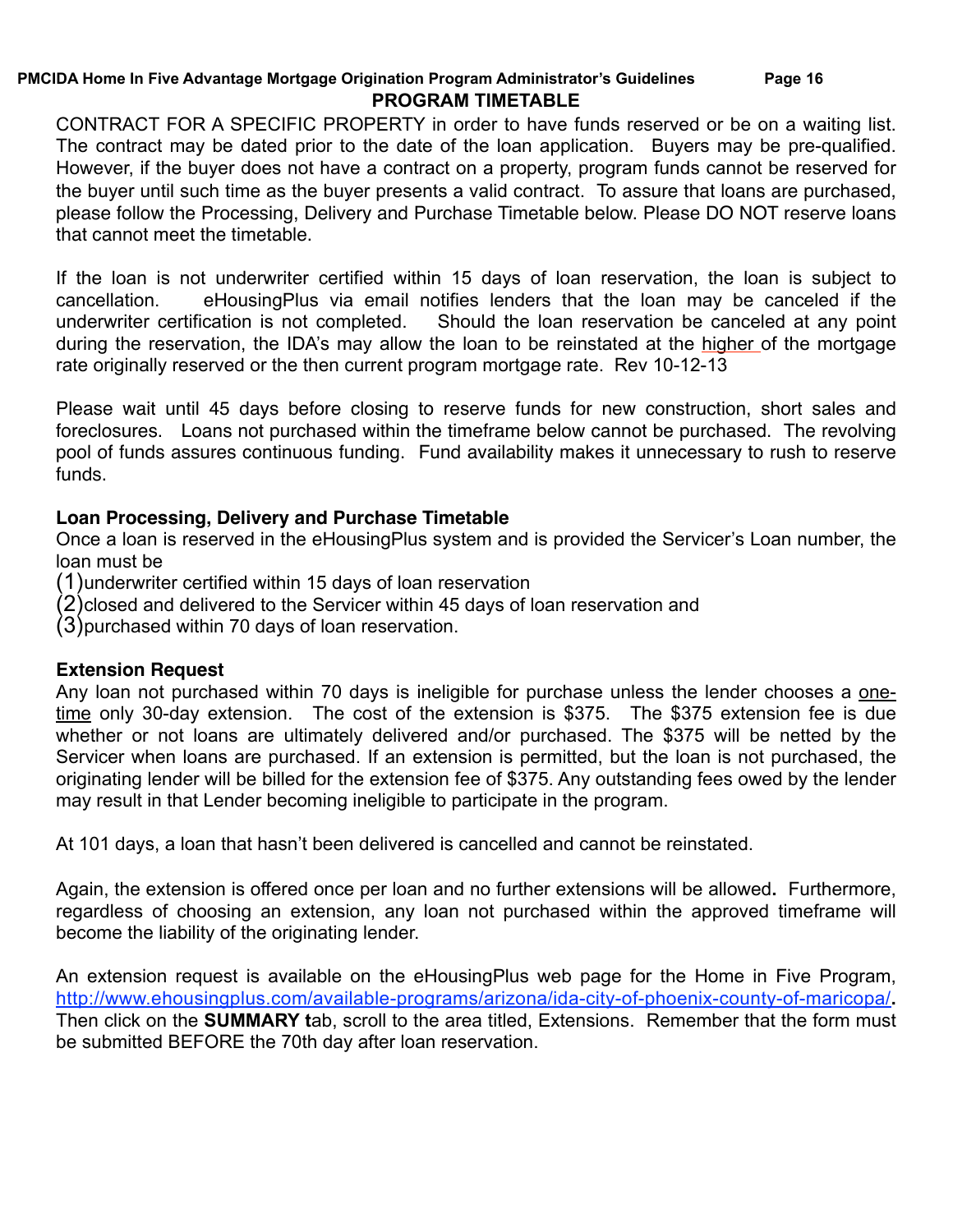#### **PROGRAM FEES**

#### **FIRST MORTGAGE FEES**

Revised and Effective for new loan reservations 07/18/16 and after. A fee to be retained by the lenders as 0.50% of the original principal loan amount as an origination fee paid by the borrower or seller as allowable. No additional points may be charged. No discount point may be charged.

#### **eHousingPlus Fees**

The program includes a first mortgage Compliance/Admin Fee of \$275 and a penalty fee of \$100 for files that are chronically deficient. The Compliance/Admin Fee is collected at closing, payable to eHousingPlus and submitted with the Compliance File. ONLY Cashier's or Corporate checks are acceptable and the fee may not be financed. (Rev 01/01/16)

The **Compliance/Admin Fee** is the fee charged by the Program Administrator/Compliance Agent to process the applicant/borrower from Origination to Compliance Approval, and to assess that the lenders originating such loans are following Program guidelines for the benefit of the eligible borrower(s). The Program Administrator/Compliance Agent tracks the loan via its web-based system, and assists the lender in processing the loan ensuring eligibility to the program available offerings, which can include various rate options, and down payment assistance. (Added 10/15/15)

The Compliance/Admin fee includes the review of information and documents delivered in the form of a Compliance File by the originating lender, on behalf of the borrower. Additionally the Compliance review verifies that the lender has charged only the fees allowed by the Program. Contrary to this, approval may be denied and/or fees may have to be reimbursed to the borrower. The compliance file processing consists of required affidavits, application, closing documents, certain non-mortgage documents, tax returns where applicable and other pre-defined Program documents that are disclosed to the potential borrower(s). This is required to ultimately receive Compliance Approval. These documents can support both the first mortgage and any down payment assistance available, and are required to ensure eligibility to the Program, Federal, State and Local requirements, where applicable. The Compliance review verifies that the data and documents submitted meet all requirements, and may include those for first-time homebuyer, income limits, sales price limits, targeted areas, homebuyer education, rate, term, points, fee limits, LTV, FICO score, special state, city, county program requirements for qualified military, first responders, teachers, etc.). The **Compliance/Admin Fee** must be referred to as such in the Closing Document and must be ONLY for amount stated in the program Administrator's Guidelines.(Added 10/15/15)

#### **US Bank Fees**

\$85 Tax Service Fee and \$400 Funding Fee. These fees will be netted out at time of purchase by U.S. Bank. Note: Please do not send separate checks for these fees. (Rev 11/01/15)

Lenders are permitted to charge reasonable and customary charges for out of pocket expenses and costs. Other financing costs such as legal fees and underwriting fees may be charged and courier fees may be charged if such fees are normally charged. Lenders may charge the usual and reasonable settlement costs. Settlement costs include titling and transfer costs, title insurance, survey fees or other similar costs. Other allowable fees include doc prep fees, notary fees, hazard, mortgage and life insurance premiums, recording or registration charges, prepaid escrow deposits and other similar charges allowable by the insurer/guarantor. "Junk" fees are not a defined term and may not be charged. Excessive fees are not permitted in the program.

#### **Lender Compensation**

#### **Revised and Effective for new loan reservations 07-18-16 and after**

On each loan the lender collects and retains 0.5% origination fee as explained above from buyer or seller (follow Agency guidelines). There is 2.00% SRP for FHA and USDA: RD loans and 1.50% SRP for VA loans. So total lender program compensation is 2.50% for FHA and USDA;RD and 2.00% for VA loans.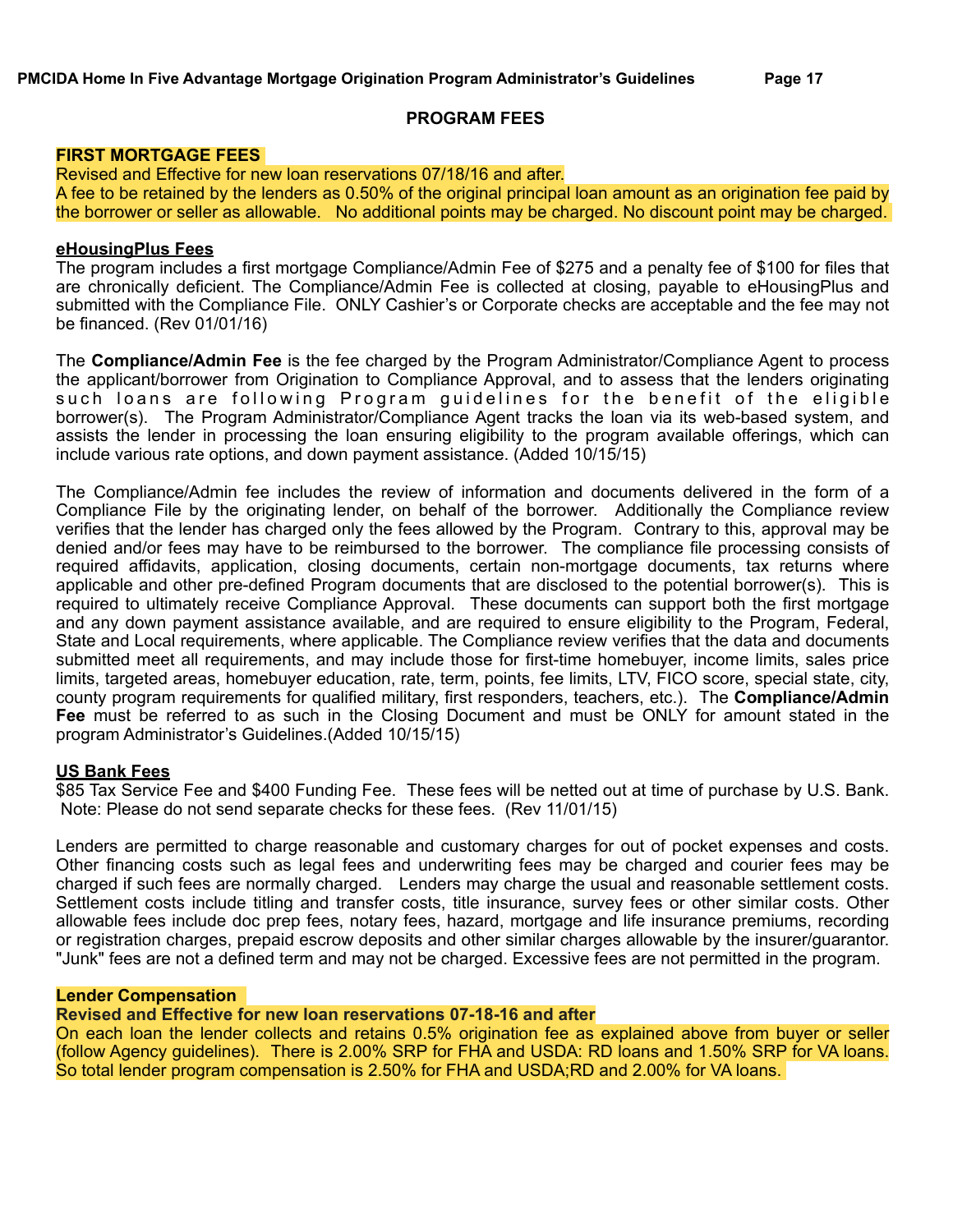#### **CLOSING DOCUMENTS**

#### **Rev 7-29-15 FOR FHA LOANS**

**Notice of Down Payment and Closing Cost Assistance aka Gift Letter** Fulfills 2013-14 requirements. Auto-fills from Forms on website. Prints ready for signature. *Original to Lender, copies to Borrower, US Bank (follow most recent Bulletin) and one copy for the FHA case binder.*

**Lender Commitment Approval Letter** Fulfills 2013-14 requirements. Auto-fills from Forms on website. Prints ready for signature. *Original to Lender, copies to US Bank (follow most recent Bulletin) and one copy for the FHA case binder.*

#### **DOCUMENTS REQUIRED FOR COMPLIANCE FILE**

The program forms are generated directly from the eHousingPlus Lender Portal at the loan level. The program forms MUST be printed from the Lender Portal. It is not acceptable to re-create program forms. (Added 10/15/15)

#### **Compliance File Checklist**

Available behind security within the eHousing Plus lender portal.

#### **ORIGINAL OR CERTIFIED TRUE Added 10-1-15**

**BORROWER AFFIDAVIT for "those Qualifying for Military, First Responders or Teachers Increased Assistance ONLY" indicating Acceptable Proof** 

**Qualified Borrower(s) must sign the Borrower Affidavit that must be notarized and Lenders must complete the Lender Certification at closing and check the type of proof being retained :**  For Veterans – DD-214

For Active Duty Military Personnel - Current military photo ID

For First Responders - Current employer photo ID issued by employer or VOE

For Teachers - AZ Dept. Of Education Certificate or VOE

## **COPIES OF THE FOLLOWING:**

#### **F I N A L Typed Loan Application (1003)**

The typed application signed and dated by all parties is required. Loan interviewer must complete and sign page 3 of 4 of the 1003. If this is not possible, then an Officer must sign in place of the interviewer.

#### **F I N A L HUD-1 Settlement Statement OR Closing Disclosure (TRID)**

Buyer, seller and closing agent must fully execute the HUD-1. Borrowers on the HUD-1 must be all persons taking title to the property and match the Affidavit and application. Persons not taking title to the property may not appear or sign the HUD-1. The Application Fee must be shown as being payable to eHousingPlus. Please do not bundle charges. Itemize all charges to the transaction. Payoffs of other debt must appear on Page 1 under Section 100 of the HUD-1 as part of "Settlement Costs".

#### **Warranty Deed**

A copy of the Warranty Deed is required.

#### **Homebuyer Education Certificate**

A copy of the Homebuyer Education Certificate offered by an approved provider must be in the Compliance File. All those on the Note must attend homebuyer education.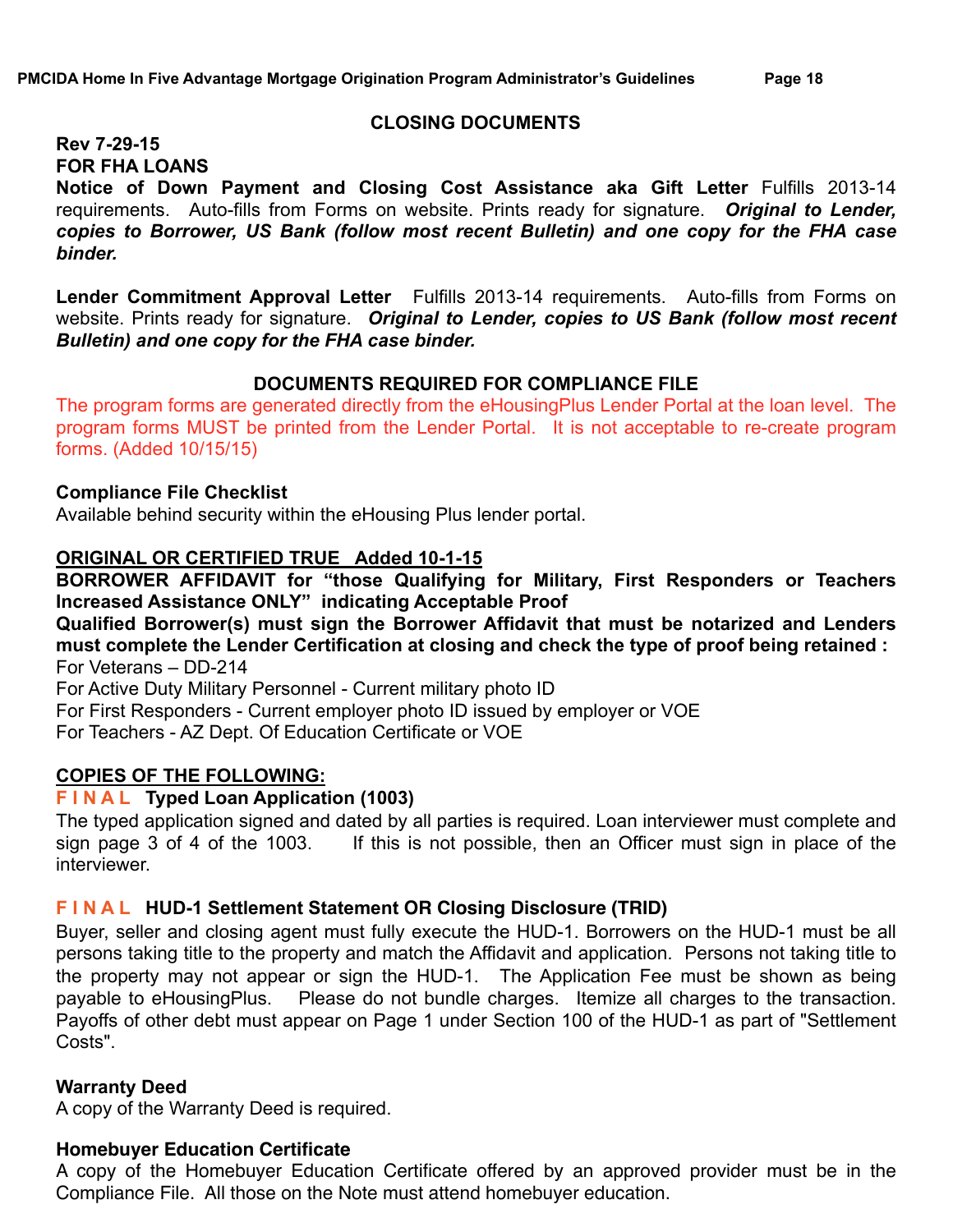#### **US BANK Website**

**Down Payment Assistance Funding Verification Form - USB002, manuals, delivery checklists, bulletins and training materials may be found on the US Bank ALL Regs web site.** 

Click on this link: **[www.mrbp.usbank.com](http://www.mrbp.usbank.com)**

Click on **US Bank Lending Manual**s

Pop-up box will appear, click on **Continue**

Web page will be redirected to US Bank All Regs site.

Click on **Housing Finance Authority** folder

Click on **Arizona** 

Then click IDA's of **Phoenix/Maricopa** 

Then click **on the information you want to access**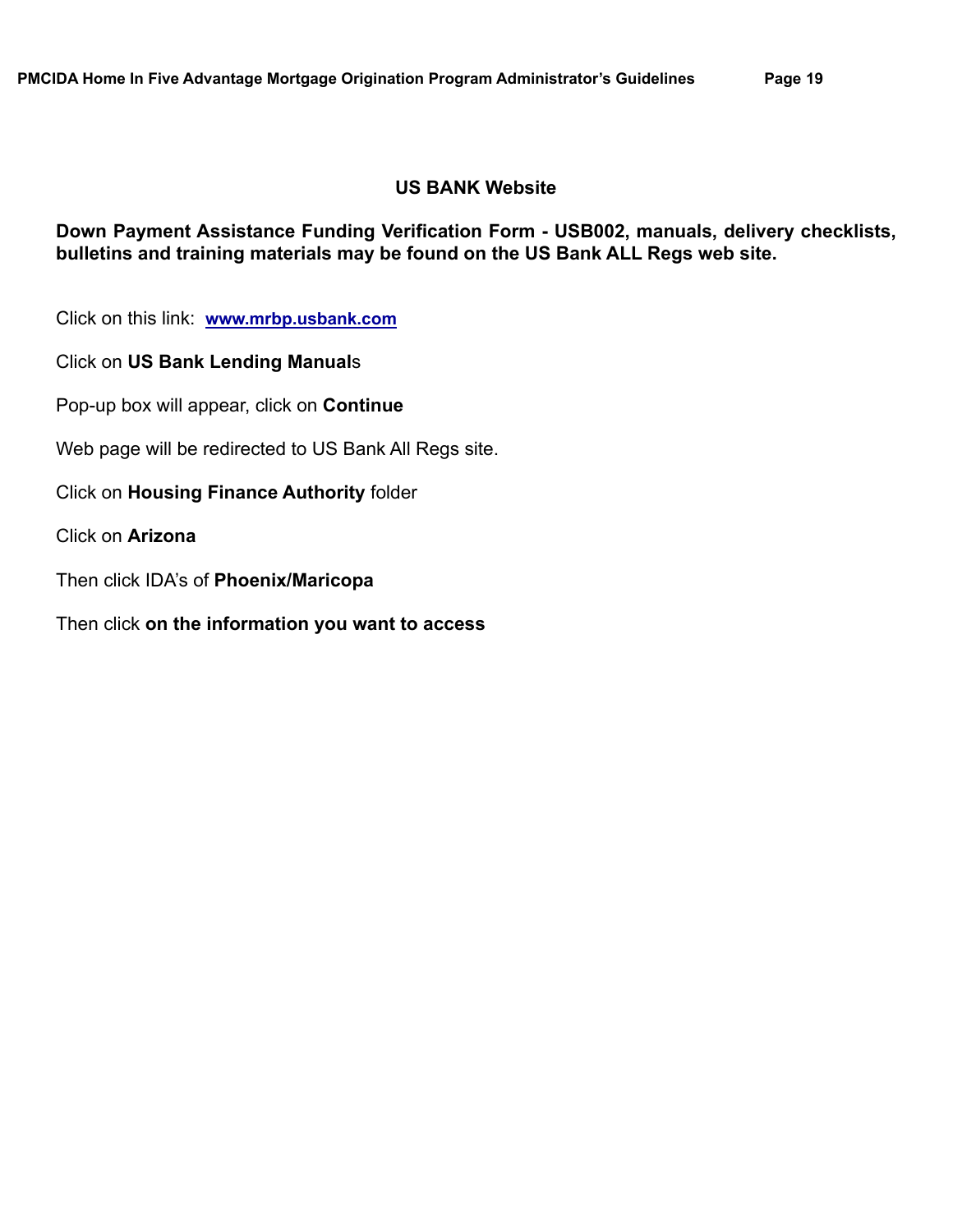# **FANNIE MAE HFA PREFERRED**

#### **Fannie Mae Reference Material links:**

Fannie Mae Home Page:<https://www.fanniemae.com/singlefamilyhousing> Eligibility Matrix: [https://www.fanniemae.com/content/eligibility\\_information/eligibility](https://www.fanniemae.com/content/eligibility_information/eligibility) MCM Product Matrix: [https://www.fanniemae.com/content/fact\\_sheet/mcm-product-matrix.pdf](https://www.fanniemae.com/content/fact_sheet/mcm)

The program imposes requirements of the IDAs, U.S. Bank and FANNIE MAE. It is important that lenders are familiar with all three sets of requirements.

IMPORTANT: THERE ARE NO LLPA OR ADVERSE MARKET FEES THAT APPLY TO FANNIE MAE PREFERRED LOANS. There's no \$35 per loan fee for using DU.

 Only one unit properties permitted Ownership of other property is not permitted. All loans are subject to a DU Approval. Only Approve/Eligible findings are permitted, no exceptions.

#### **For all Conventional Loans with LTVs of 95% or less**

All Lenders should follow the normal Fannie Mae and HFA underwriting guidelines.etc.

#### **For all Conventional Loans with LTVs 95.01%-97%**

This Conventional product requires special Delegated Lender underwriting authority from USBHM HFA Division. If you have not been notified by USBHM HFA Division that you have such authority you MUST submit any conventional loan with an LTV of 95.01% to 97% to USBHM HFA Division Underwriting Department for underwriting. Please ensure you are following all US Bank Credit Overlays, Submission & Loan Registration procedures for 95.01% - 97% LTV loans.

Click on this link: [MRBP Division](http://www.mrbp.usbank.com/cgi_w/cfm/personal/products_and_services/mortgages/mrbp_division.cfm) Click on US Bank Lending Manuals Pop-up box will appear, click on **Continue** Web Page will be redirected to US Bank All Regs site. Click on the **Underwriting** folder Click on the **Guidelines** folder Click on the **LTV – 95.01% - 97%** page

## **FANNIE MAE HFA PREFERRED Training Links**

#### **Lender Training**

Part 1: <http://www.brainshark.com/USBankMRBP/vu?pi=zGQz1254yJz4ZaHz0>

Part 2: <http://www.brainshark.com/USBankMRBP/vu?pi=zHjzLLmayz4ZaHz0>

Part 3: <http://www.brainshark.com/USBankMRBP/vu?pi=zI2zitHakz4ZaHz0>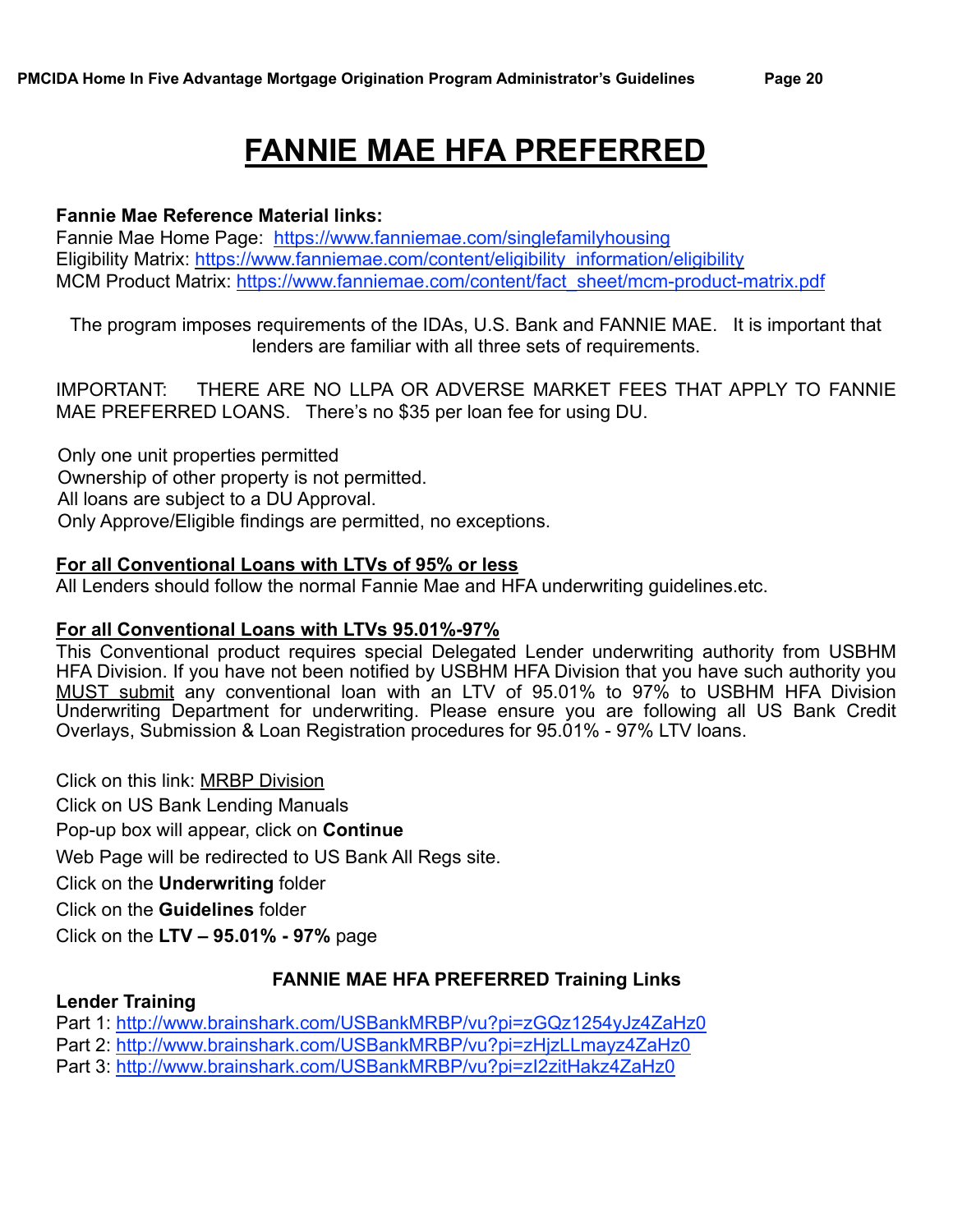#### **PMCIDA Home In Five Advantage Mortgage Origination Program Administrator's Guidelines Page 21 HFA PREFERRED LOAN PRODUCTS**

**RATE TO BE DETERMINED DAILY.** PLEASE NOTE THAT RATES AND ASSISTANCE GRANT AMOUNTS ARE SUBJECT TO CHANGE AT ANY TIME. With respect to reserved loans, the rate and assistance will not change as long as loans are delivered according to the timetable included in this Guide.

All loans in this program are Assisted Rate Loans.

Funds are available in a first-come, first-served revolving pool that provides continuous funding.

#### **Daily Rate Lock Reservation Availability**

Reservations in this program are available Monday - Friday 7:00 a.m. - 5:00 p.m. Mountain Time, excluding holidays, during the period when Daylight Savings Time exists in other states.

#### **ASSISTED RATE LOAN**

The borrower receives a 30-year, fixed rate, fully amortizing first mortgage loan with 360 level monthly payments as well as an assistance payment equal to **a percentage** of the note amount to apply [toward down payment or closing costs. Current rates are available online within the system http://](http://www.ehousingplus.com/available-programs/arizona/ida-city-of-phoenix-county-of-maricopa/) www.ehousingplus.com/available-programs/arizona/ida-city-of-phoenix-county-of-maricopa/ Income limits apply. (Rev 1/27/16)

#### **QUALIFIED MILITARY, FIRST RESPONDERS, TEACHERS ASSISTED RATE LOAN WITH ASSISTANCE GRANT**

Also, subject to change at any time, ONLY Qualified Military Personnel, First Responders and Teachers (see definitions below) will receive 1.00% more than other buyers for down payment/closing cost assistance. Allocation is limited and available first-come, first-served. For proof of eligibility, see Page 30 under the heading "Those Qualifying for Military, First Responders or Teachers Increased Assistance".

The Assistance may be used for down payment or closing costs and prepaids. While there is no cash back in this program, the borrower may be reimbursed for any overpayment of escrow. Because the Assistance is a fixed percentage, any remaining Assistance must be applied as a principal reduction. Assistance is in the form of a non-repayable grant. It is not repayable under any circumstances. When you reserve the first mortgage, the Assistance is automatically reserved. There is no additional reservation necessary. When you close the loan, there are no second mortgages, second notes, deed restrictions or liens. There is no repayment.

The Assistance is calculated on the Note amount and funded by the Lender. The Assistance may be used for down payment or closing costs and prepaids. While there is no cash back in this program, the borrower may be reimbursed for any overpayment of escrow. Because the Assistance is a fixed percentage, any remaining Assistance must be applied as a principal reduction. Assistance is in the form of a non-repayable grant. It is not repayable under any circumstances. When you reserve the first mortgage, the Assistance is automatically reserved. There is no additional reservation necessary. When you close the loan there are no second mortgages, second notes, deed restrictions or liens. There is no repayment.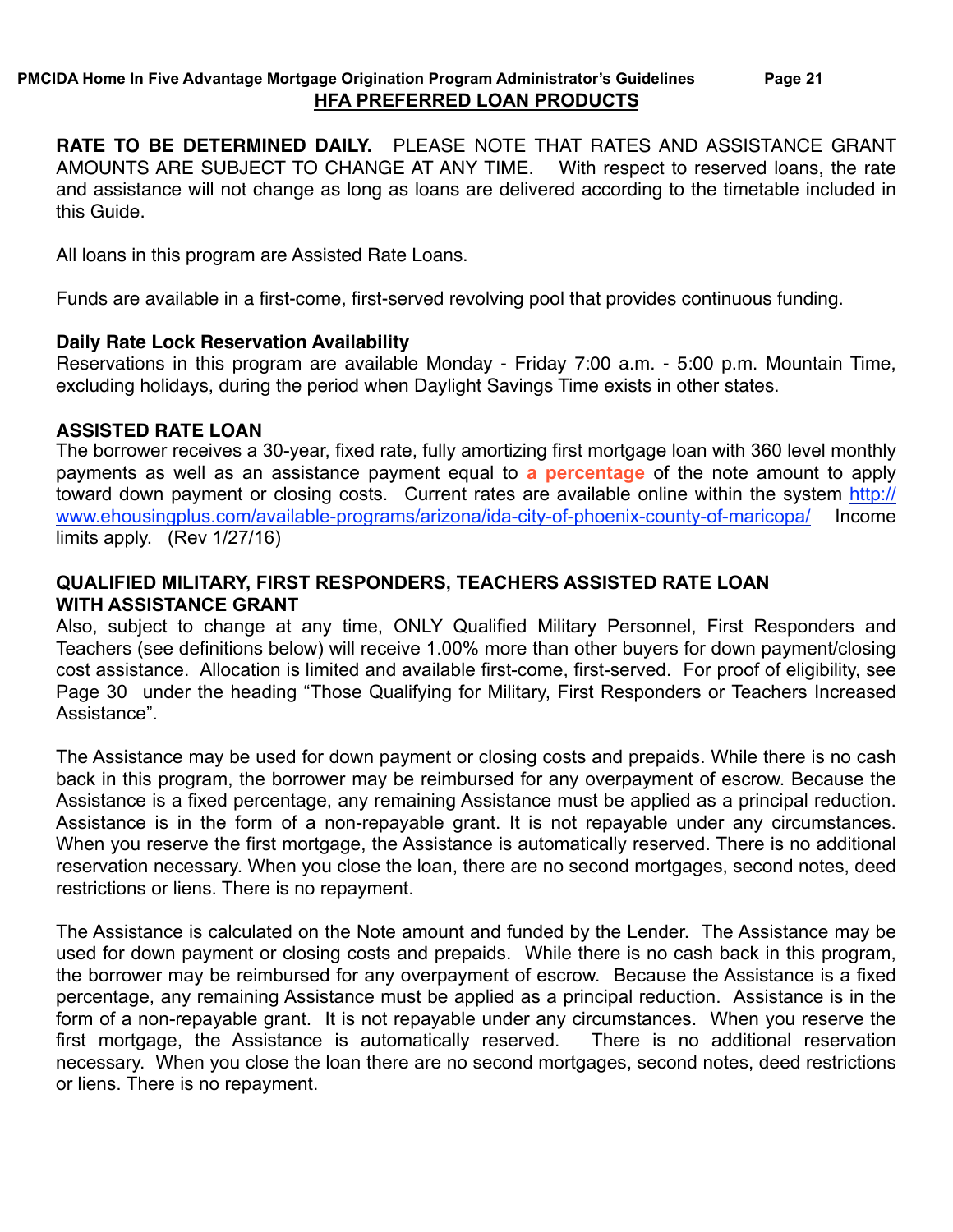**Please Note that Lenders must choose the correct product based on the qualifications of the borrower. The reservation system will not prevent lenders from choosing the wrong product.** 

**The following qualify for this loan type:** 

# **QUALIFIED MILITARY PERSONNEL**

Qualified Veteran Active Duty Military, Active Reservist, Active member of National Guard

# **FIRST RESPONDERS**

 **Peace Officers, as defined in A.R.S. § 1-215, certified by the Arizona peace officer standards and training board (AZPOST) or by the Arizona correctional officer training Academy (COTA) and employed full-time as:**

- Sheriffs, Deputy Sheriffs of Counties, Constables, Policemen of Cities and Towns
- Commissioned Personnel of the Department of Public Safety
- Personnel Employed by the State Department of Corrections or the Department of Juvenile **Corrections**
- Police Officers appointed by Community College District Governing Boards, Arizona Board of Regents or Governing Body of a Public Airport Pursuant to Section 28-8426
- County Detention Officers
- Special Agents from the Office of the Attorney General, or of a County Attorney, including Police Officers employed by a Tribal Police Agency

**Professional Firefighter, as defined in A.R.S. § 9-901, employed full time as**  A member of an organized paid Fire Department

# **Emergency Personnel, whose primary responsibility is the care of patients in an ambulance and is employed full-time, to include the following occupations, defined in A.R.S. § 36-2201**

Emergency medical technician, Advanced Emergency Medical Technician,

Emergency medical technician I-99, Paramedic

## **TEACHERS**

 A teacher employed full-time by a state-accredited public school or private school that provides direct services to students in grades pre-kindergarten through 12.

**See page 9 of this guide for the Rate/Offerings chart.**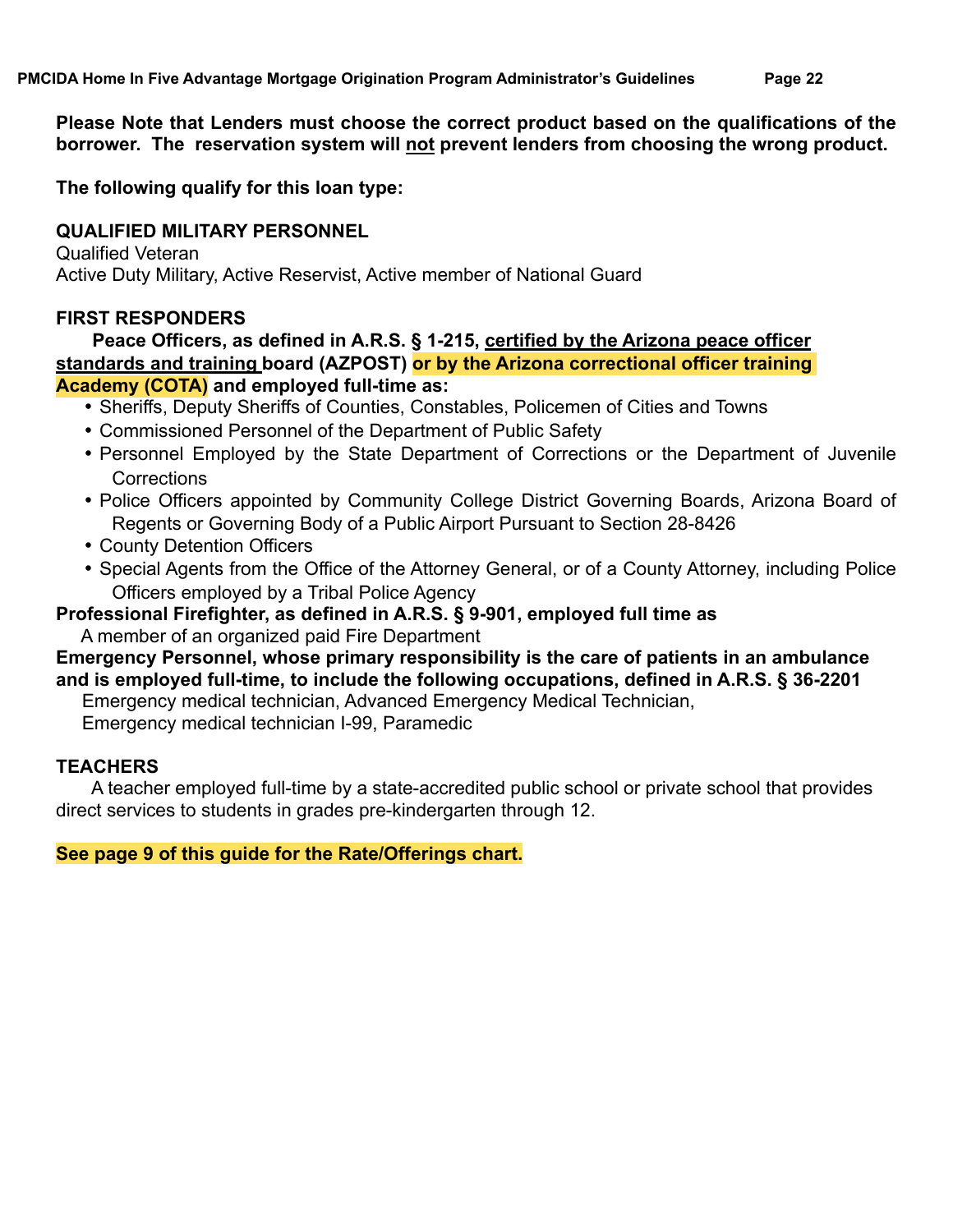#### **HFA PREFERRED REQUIREMENTS**

#### **Eligible Borrowers**

- There is no first-time homebuyer requirement in this program.
- **• Regarding non-permanent residents, follow Fannie Mae guidelines.**
- Buyers must occupy the property within 60 days of closing.
- Applicants must be considered irrespective of age, race, color, religion, national origin
- Contact eHousingPlus Compliance office with questions regarding eligibility.

**Minimum FICO Score, Manual Underwriting, Maximum Debt to Income (DTI) Ratio(Rev 11-9-15) For loans at 95% and below, buyers must have a minimum FICO credit score of 640, the mid score must be the minimum or above. For loans at 95.01 to 97%, buyers must have a minimum FICO credit score of 680, the mid score must be the minimum or above**. Follow U.S. Bank and Agency guidelines for HFA Preferred loans. If a participating lender has a higher minimum for other loans and wishes to require a higher minimum for loans, then lenders must use the higher minimum.

#### **Homebuyer Education**

All homebuyers must attend an 8-hour homebuyer education course through a HUDapproved housing counseling agency located within Arizona, and obtain a certificate of completion. For borrowers to benefit the most, Lenders should encourage borrowers to complete the course as soon as possible. Also, Lenders should provide a list of approved courses so that homebuyers choose an approved provider.

The homebuyer education course may be face-to-face or online. The course may NOT be by phone or given by lenders.

**Face to Face: A**cceptable face to face courses given by HUD-approved housing counseling agencies (located in Arizona) can be found at:

<http://hud.gov/offices/hsg/sfh/hcc/hcs.cfm?webListAction=search&searchstate=AZ>

Not all agencies listed offer face to face homebuyer education courses. Telephonic or lender instructed courses are NOT acceptable.

**ONLINE:** 8-hour online homebuyer education courses are offered by Trellis (formerly known as Neighborhood Housing Services of Phoenix) or Newtown CDC. These courses are non-instructor led and self-paced so the total time to complete the course varies by person. If taking the course through Trellis, homebuyers should contact **Rita Johnson at (602) 258-1659** and indicate they are participating in the Home in Five Program. Information for Newtown CDC's online homebuyer education course may be found at: [http://ehomeamerica.org](http://ehomeamerica.org/)**.**

## **Home Inspection**

It is strongly recommended that homebuyers obtain a home inspection prior to close of escrow and/or secure a home warranty. (Rev 10/26/15)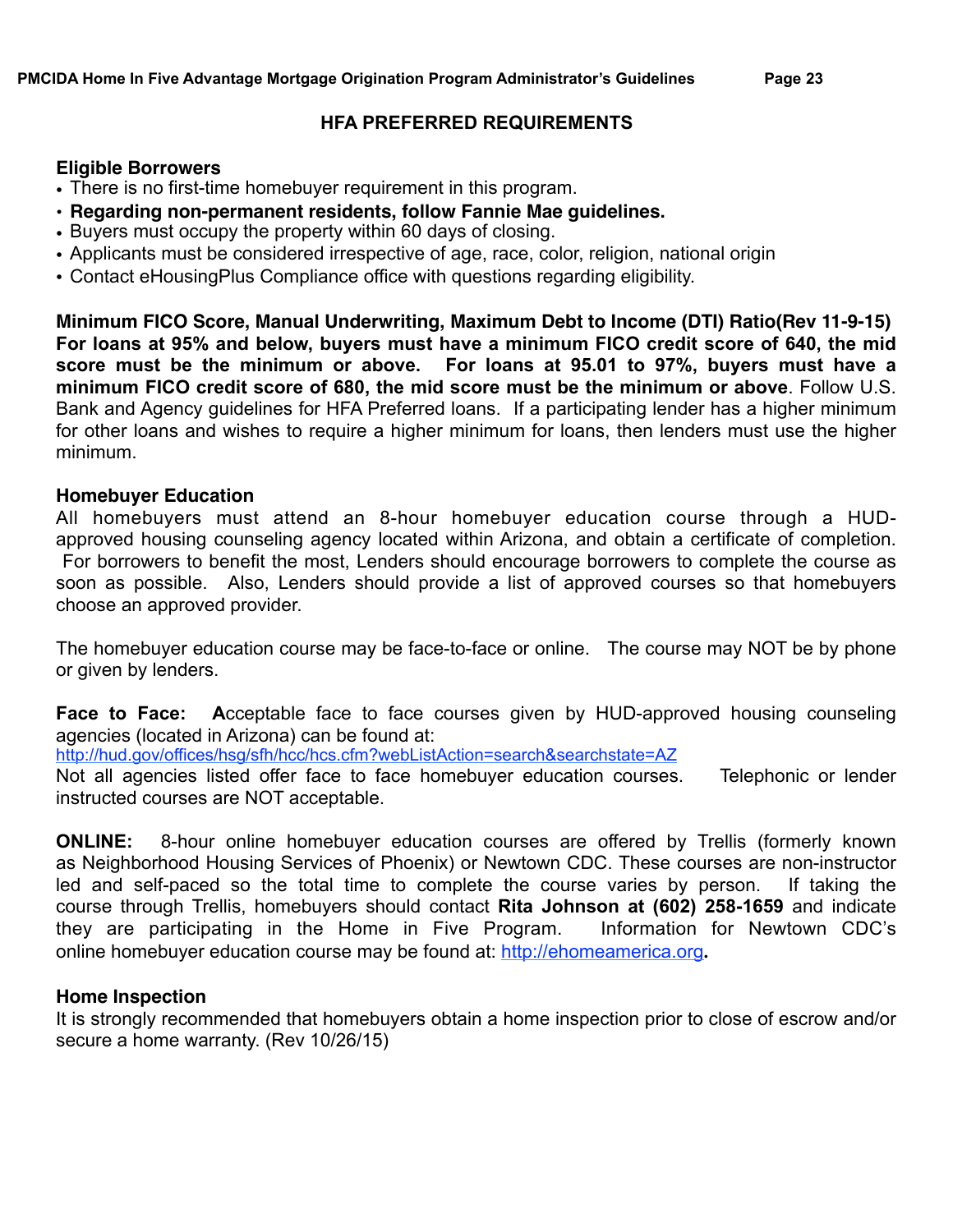#### **INCOME LIMITS**

Use 1003 Qualifying Income. ALL borrowers (including military) income may not exceed: **\$88,340**  All household sizes.

#### **ELIGIBLE AREA**

All of Maricopa County including the City of Phoenix.

#### **PURCHASE PRICE LIMITS**

\$300,000

#### **PROPERTY REQUIREMENTS**

- \* New or existing, one unit, detached or attached, condos, town homes
- \* Mobile, recreational, seasonal or other types of vacation or non-permanent homes are not permitted.<br><sup>\*</sup> <sup>I</sup> and ma
- Land may not exceed the size required to maintain basic livability.
- \* Properties purchased in the program must be residential units.
- \* Manufactured homes are not permitted with the conventional loan. (Rev 10/27/15)

#### **Fannie Mae Loan Level Price Adjustment and Adverse Market Fees**

These fees have been waived by Fannie Mae.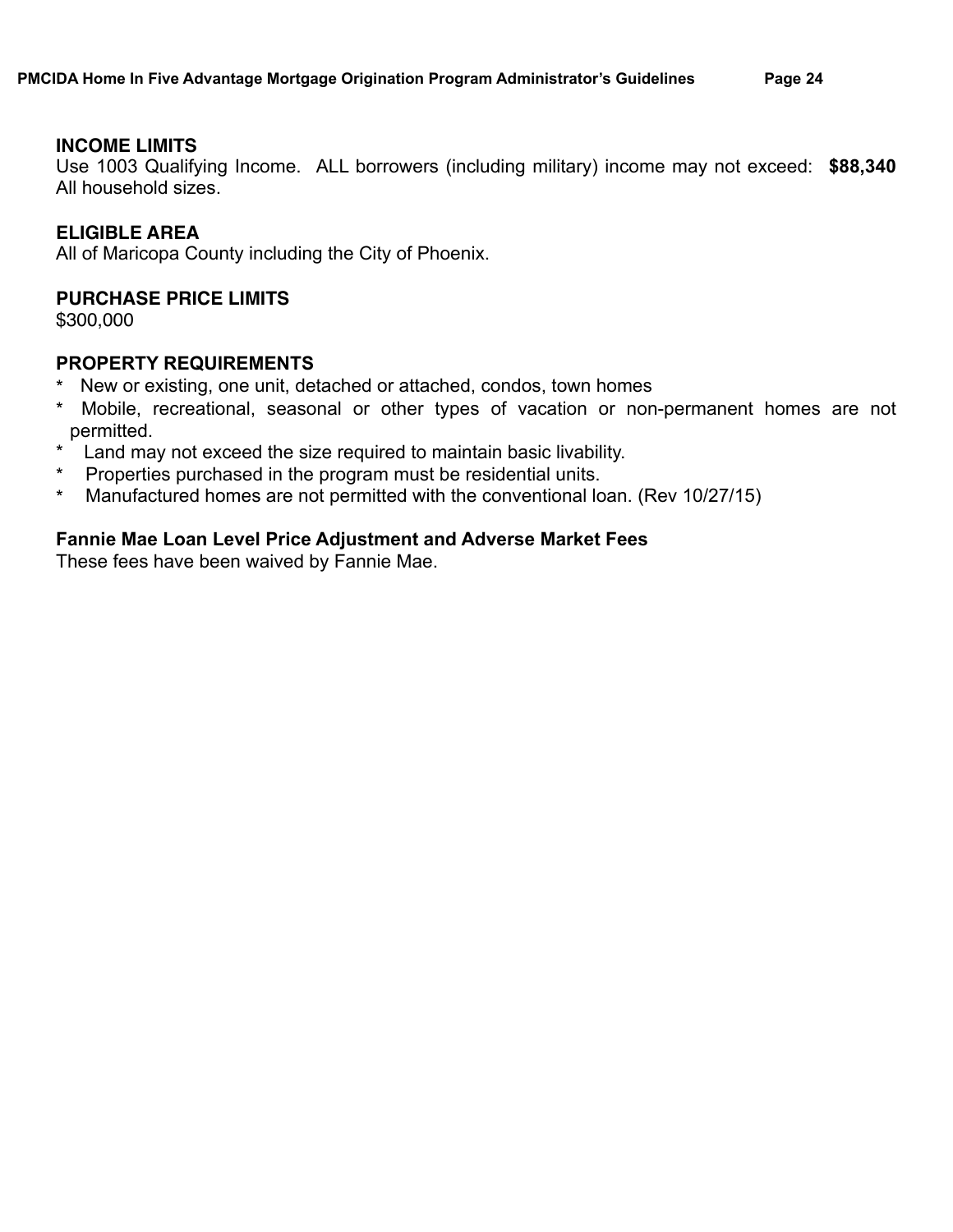#### **HFA PREFERRED - ABOUT THE FINANCING**

It's expected that lenders have reviewed some **preliminary documentation and believe that applicants will also qualify for credit. Excessive cancellations will be reviewed** to assure that allocation is not being utilized **inappropriately. Unless otherwise indicated, lenders follow FANNIE MAE HFA PREFERRED guidelines.**

Unless otherwise directed, Lenders are responsible for assuring that loans meet the strictest of FannieMae, U.S. Bank and/or program guidelines with respect to income and sales price limits.

AN IMPORTANT RULE — If a topic is not mentioned or detailed in these guidelines, IT IS NOT PERMITTED IN THE PROGRAM. Contact the Compliance office [services@ehousingplus.com w](mailto:services@ehousingplus.com?subject=Home%20in%20Five%20Program%20Question)ith questions.

eHousingPlus is not responsible for updates to FANNIE MAE HFA PREFERRED information or overlays of others. Lenders are advised to check with their underwriters.

Appraisal must indicate that the home has at least a 30 year remaining useful life.

Buydowns are not permitted.

 Cash Back to the borrower is not permitted. However, borrowers are permitted a reimbursement of prepaids and overage of earnest money deposit as permitted by Agency guidelines and to the extent any minimum contribution, if any, has been satisfied.

Construction-to-perm is not permitted.

Cosigners are not permitted.

Loan proceeds may not be used to payoff other debt.

#### **Manual Underwriting - See U.S. Bank bulletin 2015-07.**

Minimum Loan Amount - There is no minimum loan amount in this program.

Prepayments - First mortgage loans may be prepaid at any time without penalty.

Recapture Tax - There is NO RECAPTURE TAX IN THIS PROGRAM.

Refinances - Refinances are not permitted in this program.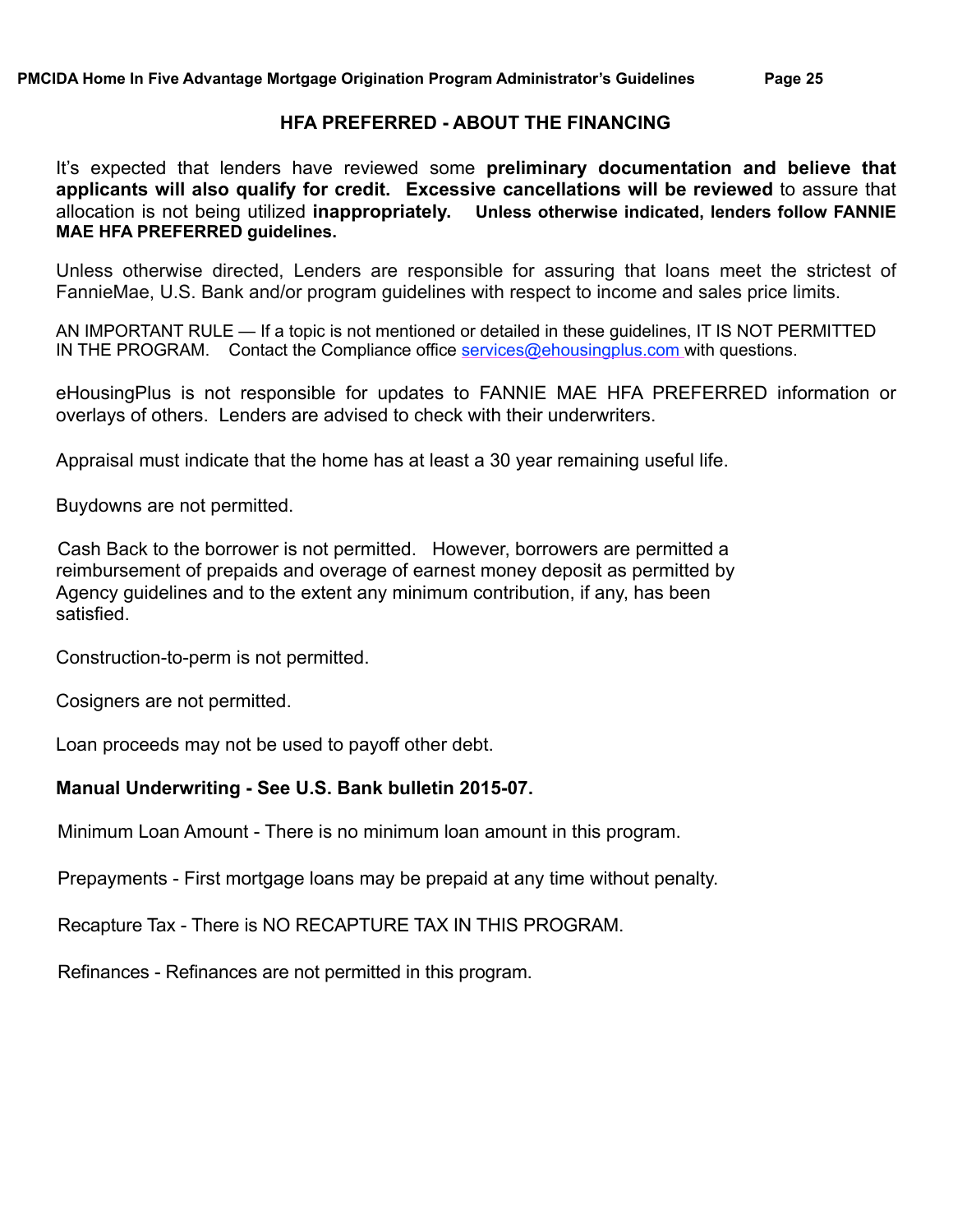# **HFA PREFERRED SUMMARY OF THE COMPLIANCE ORIGINATION PROCESS**

(Added 9/28/15)

#### **MANDATORY PROGRAM TRAINING**

Lender training is mandatory for anyone working with this program. eHousingPlus and US Bank provide program training online 24/7. [To attend click on this link.](http://www.ehpuniversity.com/phoenixmaricopa.html)

#### **eHousingPlus LENDER PORTAL SYSTEM TRAINING**

Conducted once a week via live WebEx with the eHousingPlus Compliance Office. We highly encourage anyone who will reserve funds, complete an underwriter certification, print forms or clear exceptions to attend this 30 minute training. [Click here to register to attend](http://www.ehousingplus.com/ehp-system-trainings/).

#### **LENDER PORTAL USER CREDENTIALS**

Following completion of Program training at eHP University training, an email will be sent to lenders giving directions on how to apply for User Credentials for the lender portal. These instructions are for both new users of system and existing users looking to add programs to their profile.

#### **QUALIFY**

Lenders use program requirements to qualify applicants for the program. Buyers must present an executed sales agreement before being entered into the program reservation system.

#### **RESERVE**

To reserve funds in program's online system *click on this link*. Log in and reserve the first mortgage that automatically provides Assistance. You will receive a loan number and a message that you've completed the reservation successfully.

#### **PROCESS**

Lenders process the loan as they would normally keeping in mind the program timelines.

## **UNDERWRITE AND CERTIFY**

Lenders underwrite & are responsible for credit decisions of the loans in the program. Servicer does not re-underwrite loans. Following credit approval AND WITHIN 15 DAYS OF LOAN RESERVATION, Underwriter completes the online Underwriter Certification within the eHousingPlus Lender Portal.

## **CLOSE AND VERIFY**

It's important to provide accurate closing instructions to closing agents. All program docs must be returned to you. AT CLOSING, BORROWERS MUST SIGN THE Gift Letter. Original remains with Lender, copy to borrower, US Bank (with USB002) and in FHA Case Binder. THE LETTER MUST BE USED FOR ALL LOANS THAT CLOSE ON OR AFTER JULY 1, 2013. THE COMMITMENT APPROVAL LETTER IS ALSO PROVIDED AT CLOSING. Find all forms behind security on the eHousingPlus web site. (7/23/13)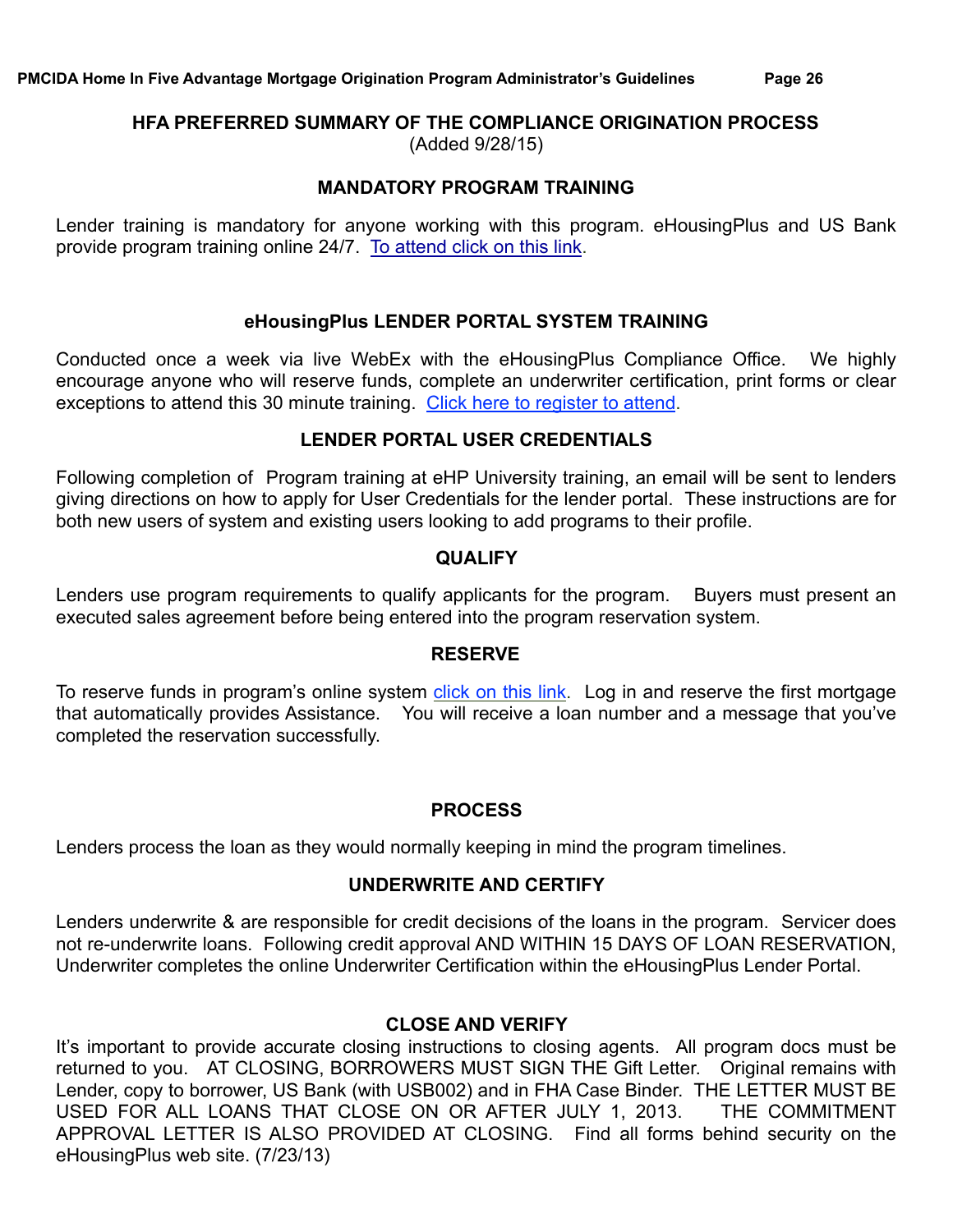#### **SHIP / SUBMIT**

There are two (2) files shipped post closing:

File #1 is the Compliance File and it is sent to eHousingPlus. The Compliance File Checklist is found within the eHousingPlus Lender Portal in the Loan Forms section.

File #2 is the Mortgage File including Credit Package and it is sent to US Bank. The US Bank Delivery and Funding Checklist is found within the US Bank web site. To locate the US Bank Checklist click on this link: [www.mrbp.usbank.com](http://www.mrbp.usbank.com)

Click on US Bank Lending Manuals.

Pop-up box will appear, click on Continue.

Web page will be redirected to US Bank All Regs site.

Click on Housing Finance Authority folder.

#### **EXCEPTIONS**

Lenders are notified by eHousingPlus and US Bank of exceptions. Exceptions for both eHousingPlus and U.S. Bank are available in the eHousingPlus web-based system.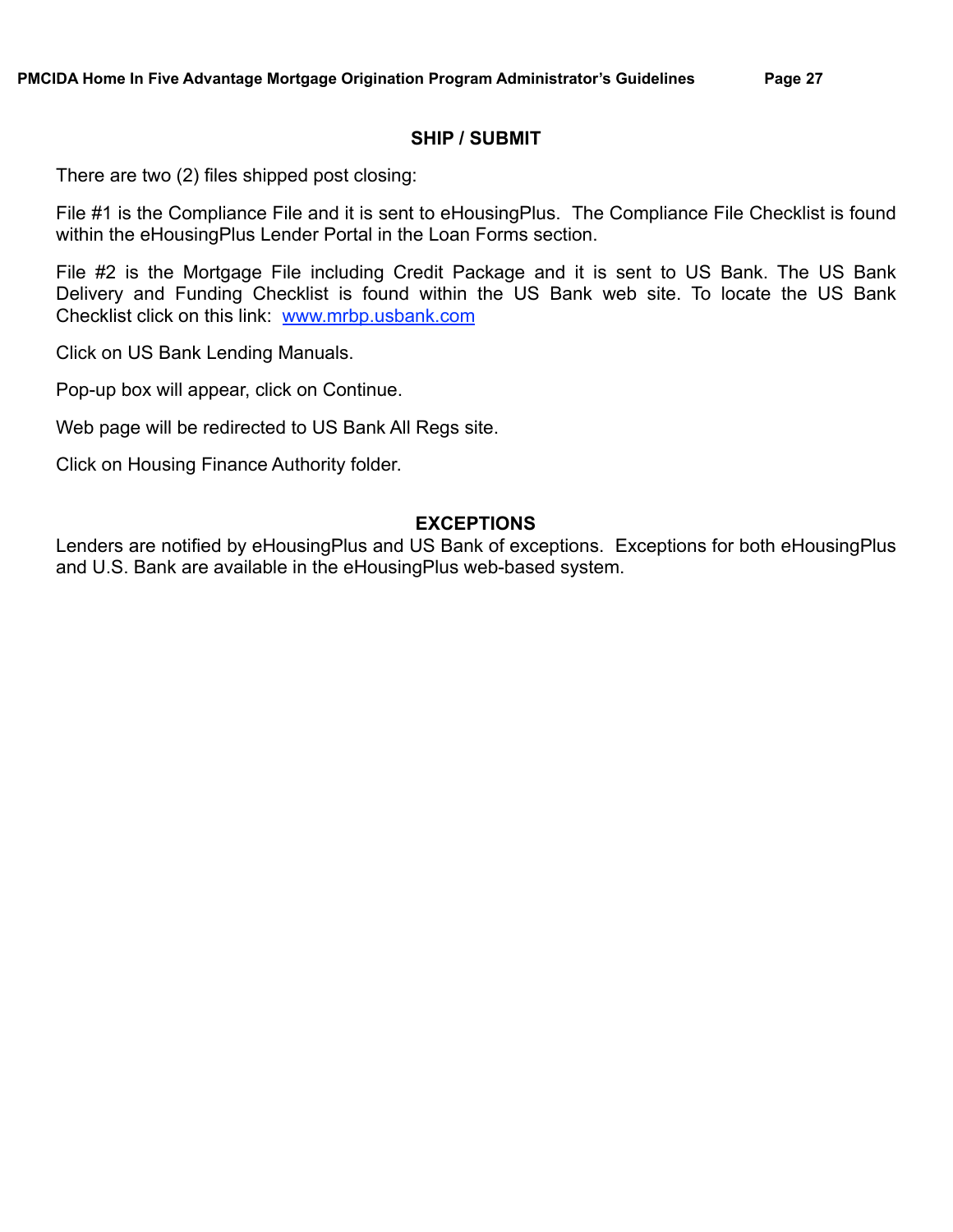#### **HFA PREFERRED PROGRAM TIMETABLE**

Fully executed CONTRACT FOR A SPECIFIC PROPERTY required in order to have funds reserved. The contract may be dated prior to the date of the loan application. Buyers may be pre-qualified. However, if the buyer does not have a contract on a property, program funds cannot be reserved for the buyer until such time as the buyer presents a valid contract. To assure that loans are purchased, please follow the Processing, Delivery and Purchase Timetable below. Please DO NOT reserve loans that cannot meet the timetable.

If the loan is not underwriter certified within 15 days of loan reservation, the loan is subject to cancellation. eHousingPlus via email notifies lenders that the loan may be canceled if the underwriter certification is not completed. Should the loan reservation be canceled at any point during the reservation, the IDA's may allow the loan to be reinstated at the higher of the mortgage rate originally reserved or the then current program mortgage rate.

Please wait until 45 days before closing to reserve funds for new construction, short sales and foreclosures. Loans not purchased within the timeframe below cannot be purchased. The revolving pool of funds assures continuous funding. Fund availability makes it unnecessary to rush to reserve funds.

#### **Loan Processing, Delivery and Purchase Timetable**

Once a loan is reserved in the eHousingPlus system and is provided the Servicer's Loan number, the loan must be

underwriter certified within 15 days of loan reservation

closed and delivered to the Servicer within 45 days of loan reservation and

purchased within 70 days of loan reservation.

#### **Extension Request**

Any loan not purchased within 70 days is ineligible for purchase unless the lender chooses a onetime only 30-day extension. The cost of the extension is \$375. The \$375 extension fee is due whether or not loans are ultimately delivered and/or purchased. The \$375 will be netted by the Servicer when loans are purchased. If an extension is permitted, but the loan is not purchased, the originating lender will be billed for the extension fee of \$375. Any outstanding fees owed by the lender may result in that Lender becoming ineligible to participate in the program.

At 101 days, a loan that hasn't been delivered is cancelled and cannot be reinstated.

Again, the extension is offered once per loan and no further extensions will be allowed**.** Furthermore, regardless of choosing an extension, any loan not purchased within the approved timeframe will become the liability of the originating lender.

An extension request is available on the eHousingPlus web page for the Home in Five Program, <http://www.ehousingplus.com/available-programs/arizona/ida-city-of-phoenix-county-of-maricopa> **.**  Then click on the **SUMMARY t**ab, scroll to the area titled, Extensions. Remember that the form must be submitted BEFORE the 70th day after loan reservation.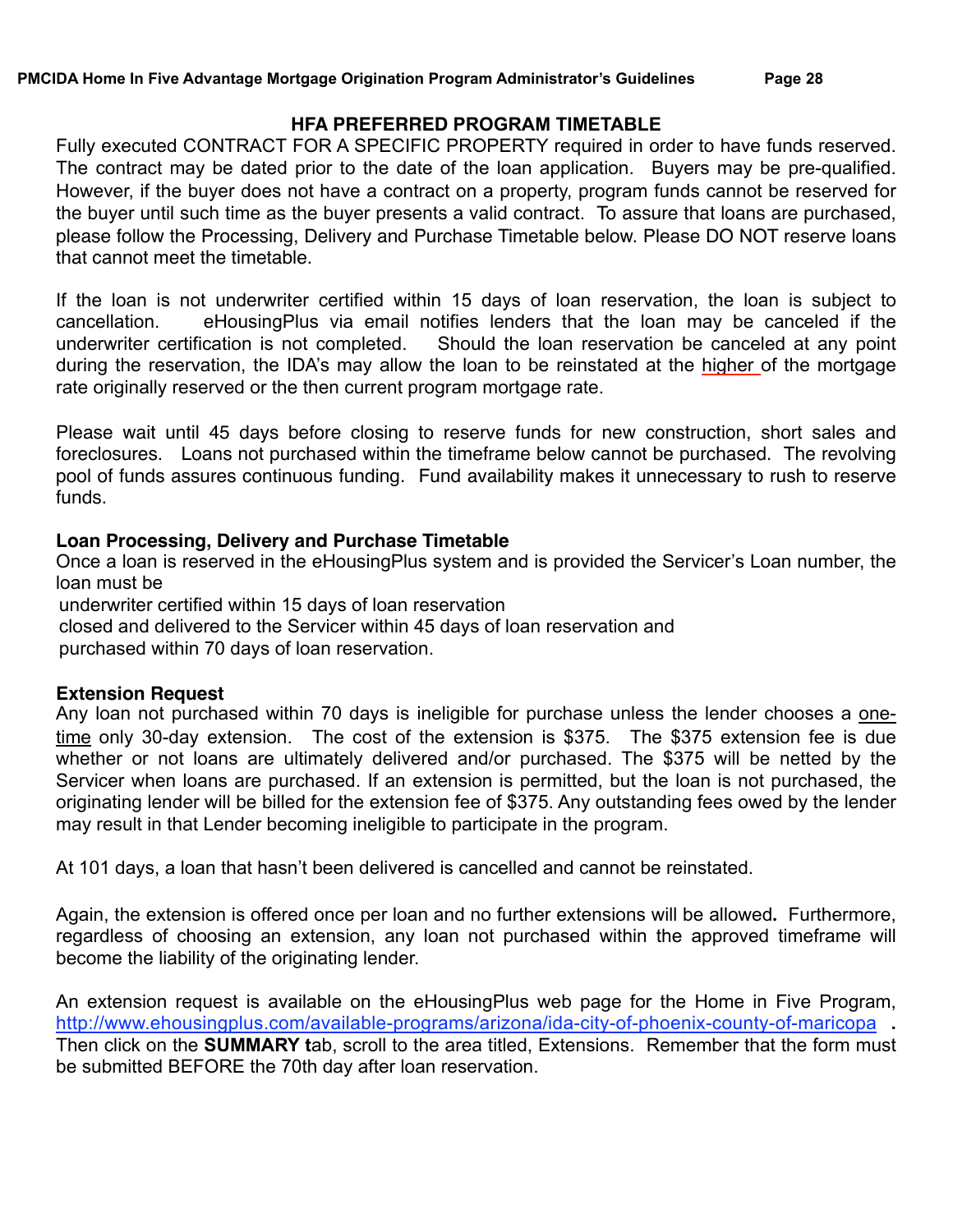#### **HFA PREFERRED PROGRAM FEES**

#### **FIRST MORTGAGE FEES**

Revised and Effective for new loan reservations 07/18/16 and after. A fee to be retained by the lenders as 0.50% of the original principal loan amount as an origination fee paid by the borrower or seller as allowable. No additional points may be charged. No discount point may be charged.

#### **eHousingPlus Fees**

The program includes a first mortgage Compliance/Admin Fee of \$275 and a penalty fee of \$100 for files that are chronically deficient. The Compliance/Admin Fee is collected at closing, payable to eHousingPlus and submitted with the Compliance File. ONLY Cashier's or Corporate checks are acceptable and the fee may not be financed. (Rev 01/01/16)

The **Compliance/Admin Fee** is the fee charged by the Program Administrator/Compliance Agent to process the applicant/borrower from Origination to Compliance Approval, and to assess that the lenders originating such loans are following Program guidelines for the benefit of the eligible borrower(s). The Program Administrator/Compliance Agent tracks the loan via its web-based system, and assists the lender in processing the loan ensuring eligibility to the program available offerings, which can include various rate options, and down payment assistance. (Added 10/15/15)

The Compliance/Admin fee includes the review of information and documents delivered in the form of a Compliance File by the originating lender, on behalf of the borrower. Additionally the Compliance review verifies that the lender has charged only the fees allowed by the Program. Contrary to this, approval may be denied and/or fees may have to be reimbursed to the borrower. The compliance file processing consists of required affidavits, application, closing documents, certain non-mortgage documents, tax returns where applicable and other pre-defined Program documents that are disclosed to the potential borrower(s). This is required to ultimately receive Compliance Approval. These documents can support both the first mortgage and any down payment assistance available, and are required to ensure eligibility to the Program, Federal, State and Local requirements, where applicable. The Compliance review verifies that the data and documents submitted meet all requirements, and may include those for first-time homebuyer, income limits, sales price limits, targeted areas, homebuyer education, rate, term, points, fee limits, LTV, FICO score, special state, city, county program requirements for qualified military, first responders, teachers, etc.). The **Compliance/Admin Fee** must be referred to as such in the Closing Document and must be ONLY for amount stated in the program Administrator's Guidelines.(Added 10/15/15)

#### **US Bank Fees**

\$85 Tax Service Fee and \$400 Funding Fee. These fees will be netted out at time of purchase by U.S. Bank. Note: Please do not send separate checks for these fees. (Rev 11/01/15)

Lenders are permitted to charge reasonable and customary charges for out of pocket expenses and costs. Other financing costs such as legal fees and underwriting fees may be charged and courier fees may be charged if such fees are normally charged. Lenders may charge the usual and reasonable settlement costs. Settlement costs include titling and transfer costs, title insurance, survey fees or other similar costs. Other allowable fees include doc prep fees, notary fees, hazard, mortgage and life insurance premiums, recording or registration charges, prepaid escrow deposits and other similar charges allowable by the insurer/guarantor. "Junk" fees are not a defined term and may not be charged. Excessive fees are not permitted in the program.

#### **Lender Compensation**

**Revised and Effective for new loan reservations 07-18-16 and after**

Lenders may collect 0.5% origination and zero discount points. There is 2.00% SRP for the Fannie Mae HFA Preferred loan. So total lender program compensation is 2.50% for HFA Preferred Conventional loans.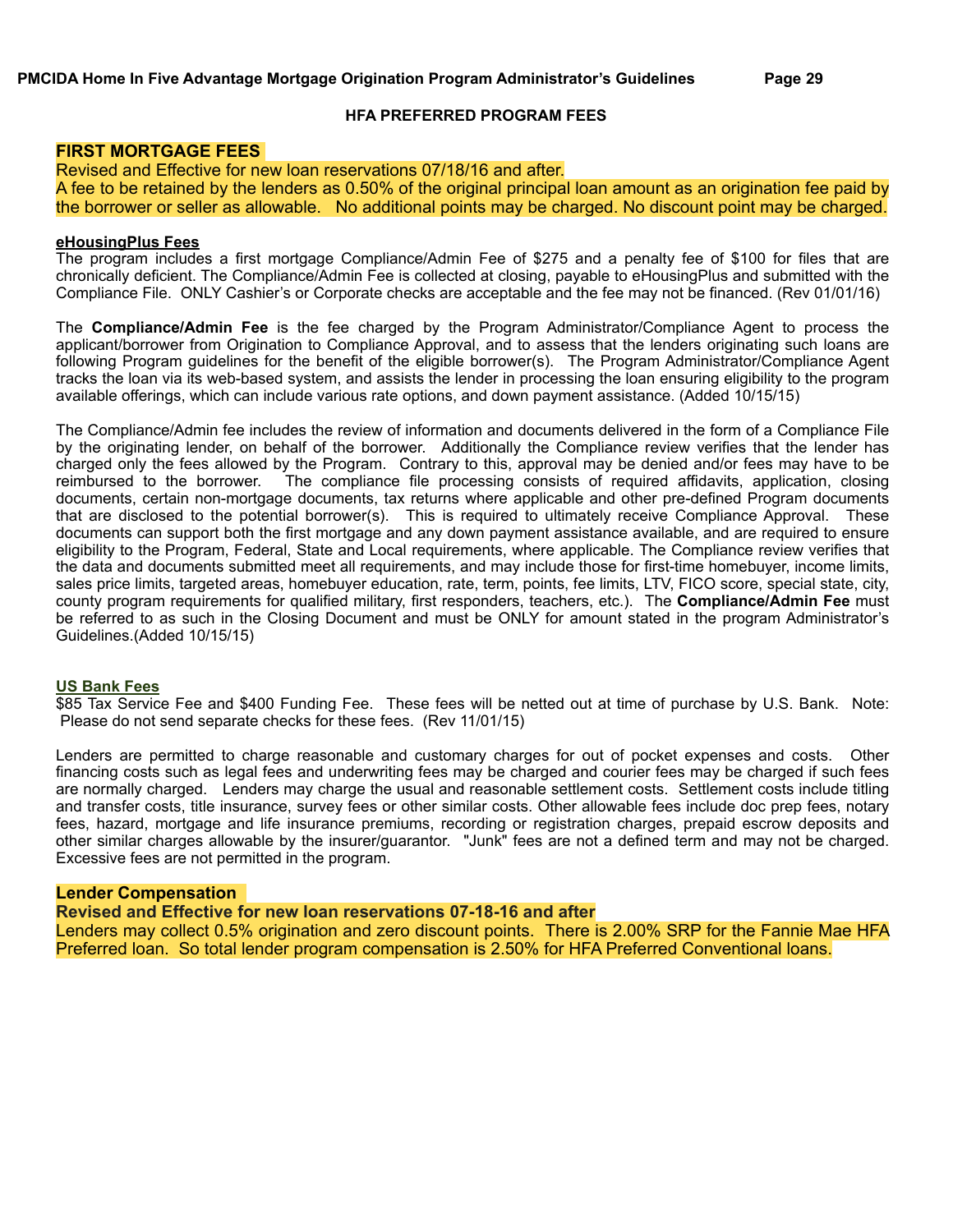#### **HFA PREFERRED PROGRAM FORMS**

#### **PRE-CLOSING**

#### **Extension Request Form**

An extension request is [available here.](http://www.ehousingplus.com/available-programs/oklahoma/oklahoma-county/) Click on the SUMMARY tab and scroll down to the area titled - PROGRAM DOCUMENTS. The extension request will be completed and submitted online.

#### **DOCUMENTS REQUIRED FOR COMPLIANCE FILE**

# **THIS IS A CONVENTIONAL LOAN AND DOES NOT REQUIRE THE HUD GIFT LETTER.**

The program forms are generated directly from the eHousingPlus Lender Portal at the loan level. The program forms MUST be printed from the Lender Portal. It is not acceptable to re-create program forms. (Added 10/15/15)

#### **ORIGINAL OR CERTIFIED TRUE COPY OF:**

**Borrower Affidavit for "Those Qualifying for Military, First Responders or Teachers Increased Assistance"** 

**Qualified Borrower(s) must sign the Borrower Affidavit** that must be notarized and Lenders must complete the Lender Certification at closing and check the type of proof being retained : For Veterans – DD-214 For Active Duty Military Personnel - Current military photo ID

For First Responders - Current employer photo ID issued by employer or VOE

For Teachers – AZ Dept. Of Education Certificate or VOE

#### **COPIES OF THE FOLLOWING:**

#### **F I N A L Typed Loan Application (Form 1003)**

The typed application signed and dated by all parties is required. Loan interviewer must complete and sign page 3 of 4 of the 1003. If this is not possible, then an Officer must sign in place of the interviewer.

#### **Closing Disclosure**

Disclosure must be fully executed. All persons taking title to the property must be listed and match other documents.

#### **Warranty Deed**

A copy of the Warranty Deed is required.

#### **Homebuyer Education Certificate (copy)**

A copy of the homebuyer education certificate from an approved provider must be in the compliance file. All primary borrowers on the note who are first-time buyers must attend homebuyer education and provide a certificate.

#### **Compliance File Checklist**

**POST CLOSING** 

Available online **behind security. PLEASE** use this form to compile the compliance file, Accobound in a file folder in the order indicated. Doing so avoids exceptions and returned files.